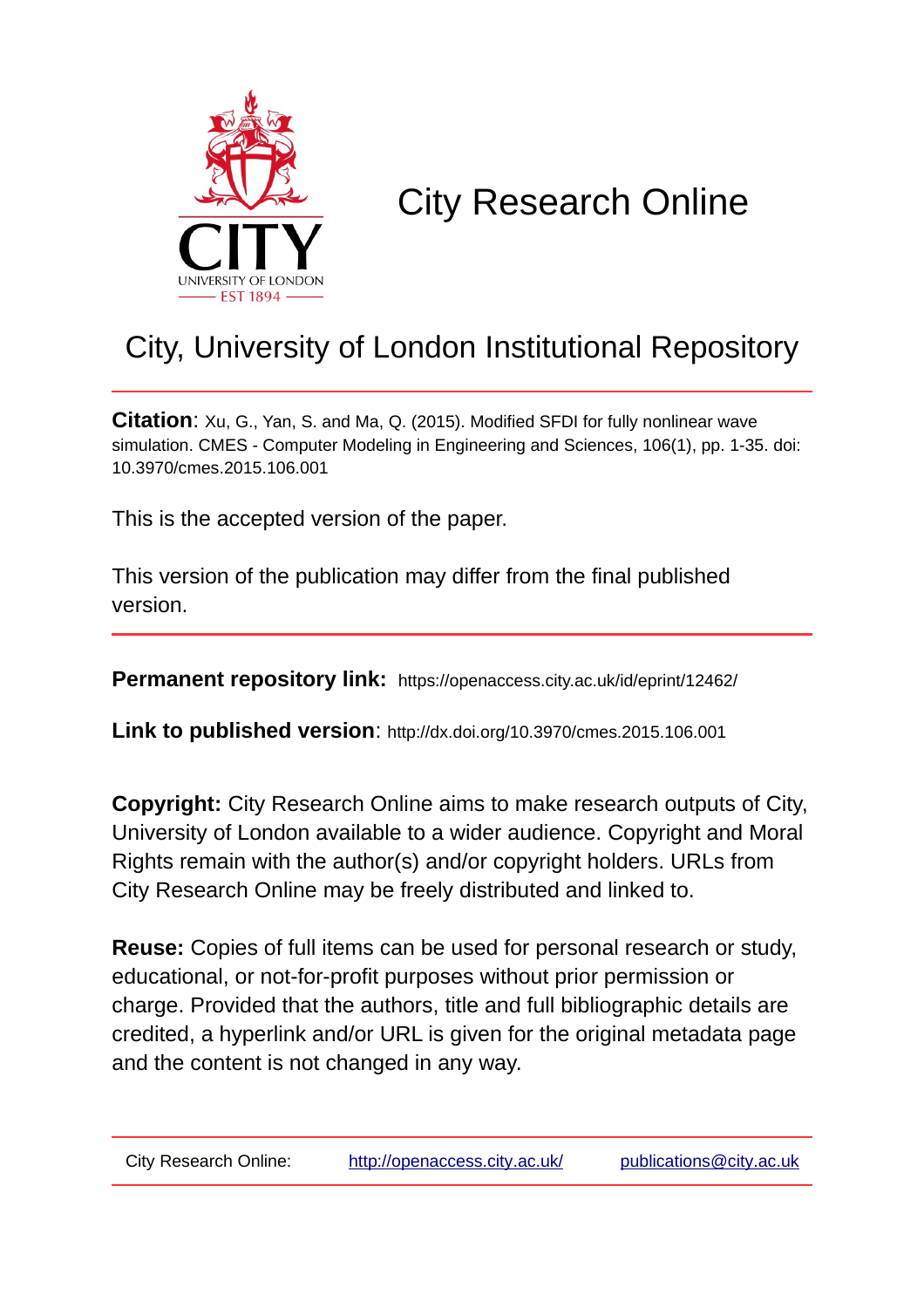#### **Modified SFDI for Fully Nonlinear Wave Simulation**

Guochun  $Xu<sup>1</sup>$ , S Yan<sup>2</sup>, Q.W. Ma<sup>2, 1</sup>

1: College of Shipbuilding Engineering, Harbin Engineering University, Harbin, China 2: School of Mathematics, Computer Sciences and Engineering, City University London, EC1V 0HB

**Abstract**: In the Meshless Local Petrove-Galerkin based on Rankine source solution (MLPG-R), a simplified finite difference interpolation (SFDI) scheme was developed for numerical interpolation and gradient calculation (CMES, Vol. 23(2), pp. 75-89). Numerical tests concluded that the SFDI is generally as accurate as the linear moving least square method (MLS) but requires less CPU time. In this paper, a modified SFDI is proposed for numerically modelling of nonlinear water waves, considering the typical feature of the spatial variation of the wave-related parameters. Systematic numerical investigations are carried out and the results indicate that the modification considerably improves the robustness of the SFDI on gradient estimation. Although the scheme is originally derived for meshless method, its feasibility and accuracy in the mesh-based methods are discussed here through the fully nonlinear wave simulation using the Quasi Arbitrary Lagrangian Eulerian Finite Element Method (QALE-FEM), which is based on fully nonlinear potential theory.

**Keywords**: Modified SFDI, gradient estimation, nonlinear water waves, QALE-FEM

#### **1. Introduction**

Numerical interpolation and gradient estimation are essential in the meshless methods, e.g. the Meshless Local Petrove-Galerkin (MLPG) method developed by Atluri and Zhu (1998), the moving particle semi-implicit method (MPS) developed by Koshizuka and Oka (1996) and the smooth particle hydrodynamics(SPH, e.g. Zheng, Ma and Duan, 2014). They include the Shepard function, the partition of unity, the

reproducing kernel particle interpolation, the radial basis function, and the moving least square methods (MLS). Detailed reviews can be found in Atluri and Shen (2002) and Ma (2008).

Ma (2008) developed a new meshless interpolation scheme called simplified finite difference interpolation (SFDI). The numerical investigations concluded that the SFDI is generally as accurate as the linear MLS but requires less CPU time due to the fact that the SFDI requires the inverse of lower order matrix than the MLS. It is also observed that the SFDI is more robust than the schemes used in the MPS (e.g. Yoon, Koshizuka and Oka, 2001). The SFDI has been implemented in the MLPG Method Based on Rankine Source Solution (MLPG R) developed by Ma  $(2005)$  and the SPH method to modelling breaking waves and their impacts on structures, e.g. Sriram and Ma (2012), Zhou and Ma (2010) and Zheng, Ma and Duan (2014).

In addition to the meshless methods, the mesh based methods are also commonly used in modelling nonlinear water waves. These include multi-phase flow solvers and the fully nonlinear potential solvers (FNPT), in which the numerical interpolation and gradient estimation are as critical as the meshless methods. The FNPT is relatively simpler and needs less computational resource than the former with satisfactory accuracy if the viscous effects are insignificant. As a result, it provides a preferable alternative solution to the meshless methods to modelling non-breaking water waves with relatively higher computational efficiency. Hybrid models combining the FNPT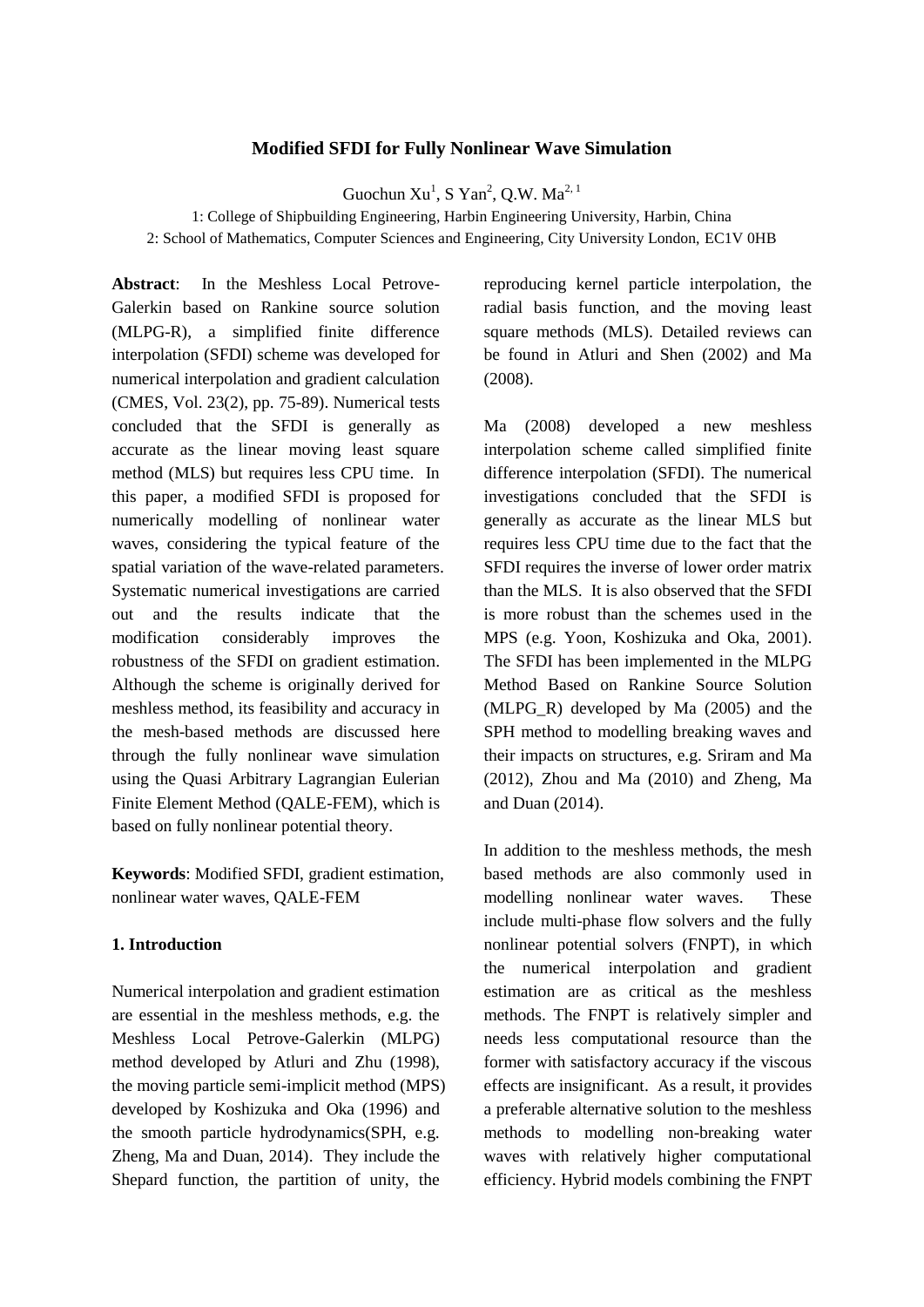solvers and the meshless methods, e.g. Sriram and Ma (2014), have therefore been developed to accelerate the simulation. In the FNPT models, the flow is governed by the Laplace Equation of the velocity potential  $(\phi)$ . Various methods, such as the boundary element method (BEM, e.g. Fochesato and Dias, 2006) and the finite element method (FEM), can be used to solve the FNPT model using mixed Eulerian and Lagrangian (MEL) approach as reviewed by Ma and Yan (2006), Yan and Ma (2010), who also concluded that the FEM is more robust than BEM in modelling fully nonlinear water waves. In the FNPT based FEM methods, the fluid velocity on the free surface is estimated by the gradient of  $\phi$  and it is essential to provide the position of and the values of  $\phi$  at the free surface for next time step. For this purpose, various schemes have been developed. They include the shape function, global projection Galerkin method (Wu and Eatock Taylor, 1994), least square method (Ma, Wu and Eatock, 2001), mapped finite difference scheme (Steinhagen, 2001), cubic spline method (Sriram, Sannasiraj and Sundar, 2010). Their advantage and limitation have been discussed by Sriram, Sannasiraj and Sundar (2010), in which a systematic investigation concluded that the cubic spline method was superior over other methods when modelling strong nonlinear waves but was limited to two-dimensional (2D) applications. Ma and Yan (2006) suggested a hybrid scheme to estimate tangential and normal velocity separately. To find the normal velocity component at each free-surface node, a threepoint finite difference scheme was used, in which a quadratic MLS was adopted to interpolate the velocity potential at two other points in its normal direction. A linear least square method was implemented to estimate the tangential components. By using this scheme, a promising accuracy was confirmed for 2D or three dimensional (3D) nonlinear waves including overturning (Yan and Ma, 2010).

However, in the above-mentioned interpolation and gradient calculation schemes derived either for meshless or mesh based methods, it is generally assumed that the variation of a variable features the same in all directions in the physical coordinate system, e.g. an isotropous basis functions (such as  $[1, x, y, z]$ for linear interpolation) are used in the least square or MLS methods. In fact, the variations of wave-related parameters, e.g. the velocity potential and the pressure, show significantly different features in horizontal and vertical directions. Taking the 2D linear regular wave as example, the velocity potential satisfies

$$
\phi = \frac{ag}{\omega} \sin(\omega t - kx) \frac{\cosh k(z + h)}{\cosh kh}
$$
 (1a)

for waves in finite depth and

$$
\phi = \frac{ag}{\omega} \sin(\omega t - kx)e^{kz}
$$
 (1b)

for waves in deep water (see, e.g. Dalzell, 1999). In Eq. (1),  $a, \omega$  and  $k$  are the wave amplitude, frequency and wave number, respectively, *h* the mean water depth, *g* the gravitational acceleration, *x* and *z*, respectively, are the horizontal and vertical coordinates which origins from the mean free surface. Eq.(1) reveals that the spatial variation of  $\phi$  follows a sinusoidal feature in the horizontal direction but a hyperbolic or exponential feature in the vertical direction. Considering the variation feature in vertical direction, Wu and Eatock Taylor (1994, 1995) suggested an exponential function to determine the vertical mesh resolution in the mesh generation, followed by Ma, Wu and Eatock Taylor(2001), Steinhagen (2001) and Sriram, Sannasiraj and Sundar, (2010). A similar idea was also introduced to the spring stiffness for the spring analogy method used to move the computational mesh by Ma and Yan (2006). Numerical investigations confirmed their considerable improvement in the overall computational efficiency. Similar attempts have not yet been found in the aspect of numerical integrations or gradient estimations.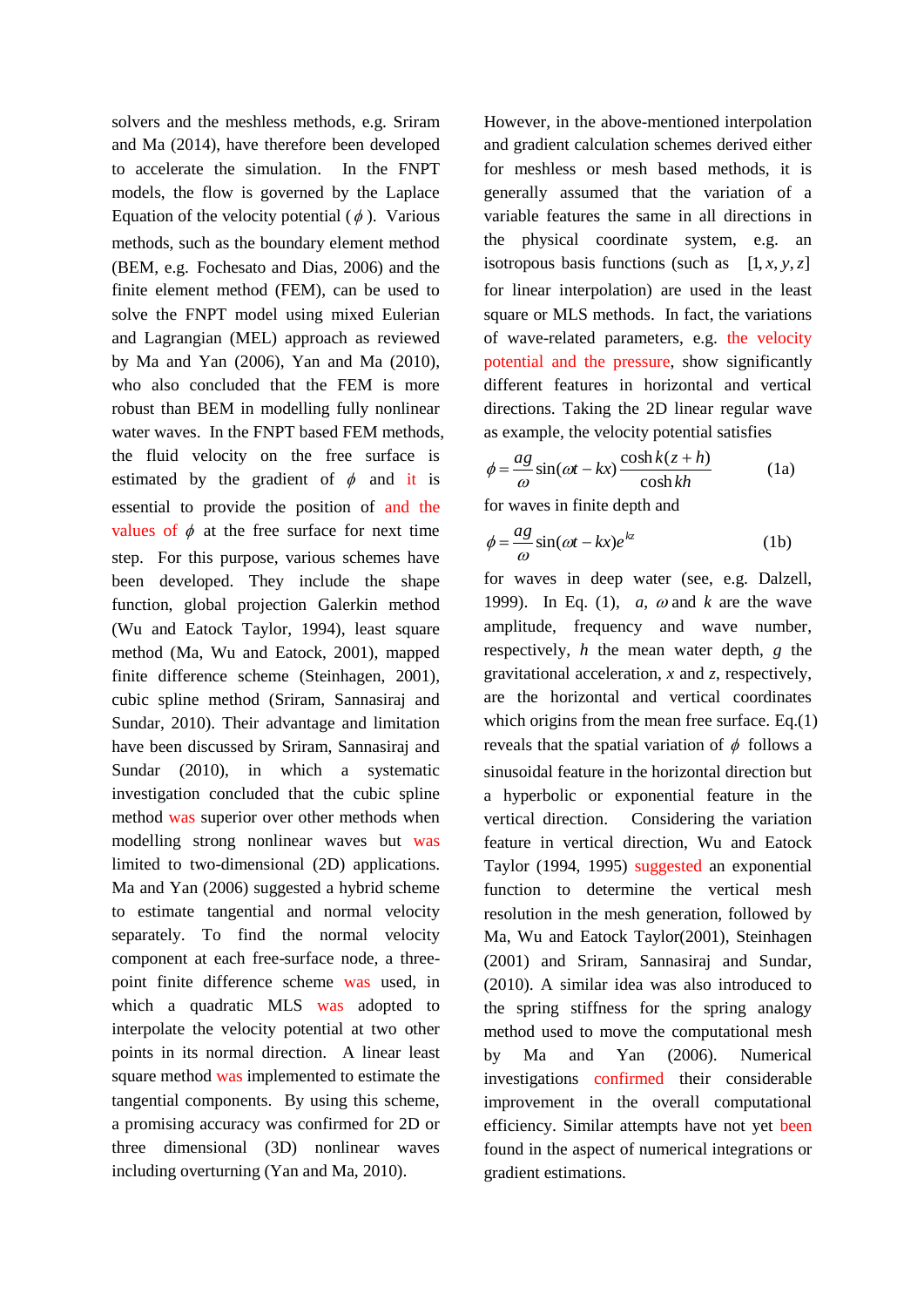It should be pointed out that, provided sufficiently fine particle or mesh resolution, both sinusoidal function and the exponential function can be well approximated by using polynomials. However, one may agree that the convergence property of the interpolation schemes may be improved if the different features of spatial variations are considered. In this paper, the SFDI is modified by considering the typical feature of the wave-related parameters in the vertical direction. A systematic investigation is carried out to show its improved convergence property. Another contribution of this paper is to apply the modified SFDI to the Quasi Arbitrary Lagrangian Eulerian Finite Element Method (QALE-FEM), which is based on FNPT and has been proved to be much more efficient compared to other numerical methods at the same accuracy level (Yan and Ma, 2010).

## **2. Modified SFDI scheme for gradient estimation**

The detailed derivation of the SFDI for the gradient estimation has been given in Ma (2008). It will not be repeated here. In order to consider the feature of the spatial variation of wave-related parameters, such as the pressure in the MLPG\_R (Sriram and Ma, 2012) and SPH (Zheng, Ma and Duan, 2014) or the velocity potential in the FNPT models (e.g. Yan and Ma, 2010), as discussed in the Introduction, it is proposed to estimate the gradient in a homogeneous space ( $\xi_1, \xi_2, \xi_3$ ) instead of the physical space  $(x, y, z)$ , in which  $\xi_1 = x/h, \xi_2 = y/h$  and two definitions of  $\xi_3$ listed below are considered in the investigation,

$$
\xi_3 = \frac{\cosh(\gamma(h+z))}{\cosh(\gamma h)}
$$
 (2a)

$$
\xi_3 = e^{\gamma z} \tag{2b}
$$

where  $\gamma$  is a coefficient. It is easy to deduce that, if  $\gamma = k$ , Eqs. (2a) and (2b) represent the depth variation functions for linear regular wave in finite depth and deep water, respectively. For clarity, the modified SFDI with Eq.  $2(a)$  and that with Eq.  $2(b)$  are referred to as MSFDI\_1 and MSFDI\_2, respectively. It is worth noting that as  $\gamma$ increases,  $\cosh(\gamma h)$  $\cosh(\gamma (h+z))$ *h*  $h + z$ V  $\frac{(y(h+z))}{(x+y)}$  approaches  $e^{iz}$  and therefore MSFDI\_1 and MSFDI\_2 becomes consistent.

Following Ma (2008),  $f(\vec{r})$  is used to represent any parameters in general where  $\overline{r} \{ \xi_1, \xi_2, \xi_3 \}$  denoting the position vector of a point in the homogeneous space. At any particle/node *J* with position vector  $\vec{r}_j$ , it can be estimated using the Taylor expansion at particle/node *O* with  $\vec{r}_0$ , such as the following form with linear accuracy,

$$
f(\vec{r}_J) = f(\vec{r}_0) + (\nabla f)_{\vec{r}_0} (\vec{r}_J - \vec{r}_0) + O(|\vec{r}_J - \vec{r}_0|^2)
$$
\n(3)

Multiplying  $\frac{J_{1,2}^{2} + 10^{2}C_{2,2}}{1}W_{J,0}$ 0  $,\xi_m$   $\qquad$   $\qquad$  0, *J J*  $\frac{J_{\phi,\zeta_m}}{2}W$  $\vec{r}_I - \vec{r}$  $\frac{\vec{r}_{J,\xi_m} - \vec{r}_{0,\xi_m}}{|\vec{x}|^2}$  $\overline{a}$  $\frac{\xi_m - \vec{r}_{0,\xi_m}}{2} w_{J,0}$  where  $w_{J,0}$  is

the weight function for particle/node *J* related to  $\vec{r}_0$ , on both sides of Eq. (3), taking the sum of equations at all relevant particles/nodes and ignoring error term, it follows that

$$
\sum_{J=1}^{N} \left[ f(\vec{r}_{J}) - f(\vec{r}_{0}) \right] \frac{\vec{r}_{J,\xi_{m}} - \vec{r}_{0,\xi_{m}}}{\left| \vec{r}_{J} - \vec{r}_{0} \right|^{2}} w_{J,0} =
$$
\n
$$
\sum_{J=1}^{N} \frac{\left( \vec{r}_{J,\xi_{m}} - \vec{r}_{0,\xi_{m}} \right)^{2}}{\left| \vec{r}_{J} - \vec{r}_{0} \right|^{2}} w_{J,0} \left( f_{,\xi_{m}} \right)_{\vec{r}_{0}} +
$$
\n
$$
\sum_{J=1}^{N} \sum_{k=1, k \neq m}^{3} \frac{\left( \vec{r}_{J,\xi_{m}} - \vec{r}_{0,\xi_{m}} \right) \left( \vec{r}_{J,\xi_{k}} - \vec{r}_{0,\xi_{k}} \right)}{\left| \vec{r}_{J} - \vec{r}_{0} \right|^{2}} w_{J,0} \left( f_{,\xi_{k}} \right)_{\vec{r}_{0}}
$$
\n(4)

where *k* and *m* ranging from 1 to 3;  $\vec{r}_{J,\xi_k}$  $\vec{r}_{I,\varepsilon}$  is the  $\xi_k$ -directional component of the position vector  $\vec{r}_J$ ,  $(f_{\xi_k})_{\vec{r}_0}$  is the  $\xi_k$ -directional gradient of the unknown function at position  $\vec{r}_0$ . Eq. (4) can be generalised as the following equation in matrix form for 3D cases,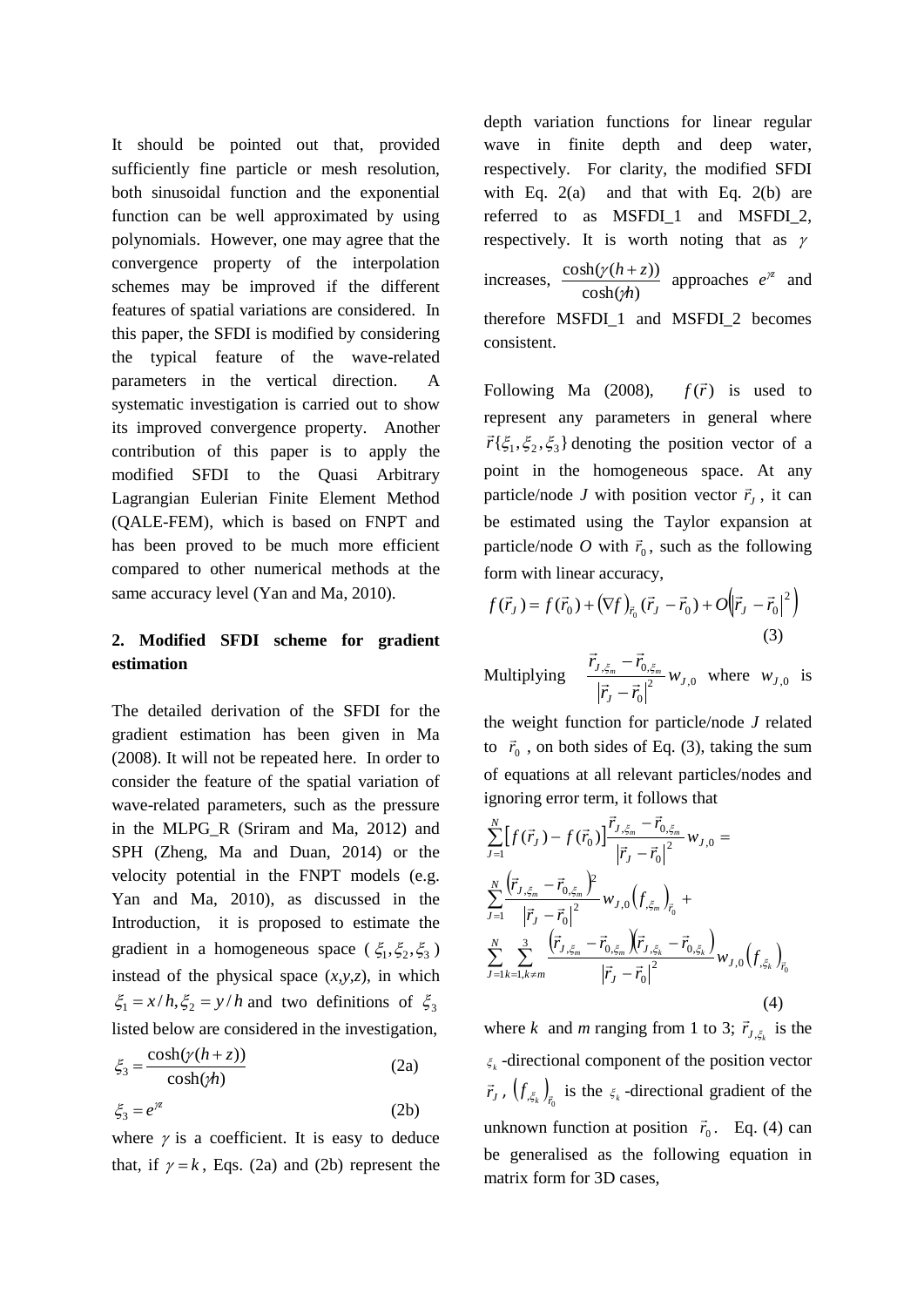$[A]$ {*F*} = [*C*]{ $\delta$ *F*} (5) in which  $(f_{\varepsilon})$ ,  $(f_{\varepsilon})$ ,  $(f_{\varepsilon})$ <sup>T</sup>  $\{F\} = \left[\left(f_{,\xi_1}\right)_{\vec{r}_0}, \left(f_{,\xi_2}\right)_{\vec{r}_0}, \left(f_{,\xi_3}\right)_{\vec{r}_0}\right]^T,$  $\{\delta F\} = [f(\vec{r}_1) - f(\vec{r}_0), f(\vec{r}_2) - f(\vec{r}_0), \ldots,$  $f(\vec{r}_J) - f(\vec{r}_0)$ ,...,  $f(\vec{r}_N) - f(\vec{r}_0)$ ]<sup>T</sup>  $(\vec{r}_I) - f(\vec{r}_0)$ ,..., $f(\vec{r}_N) - f(\vec{r}_N)$  $\delta F$ } = [f( $\vec{r}_1$ ) – f( $\vec{r}_0$ ), f( $\vec{r}_2$ ) – f( $\vec{r}_1$ 

[C] is an  $3 \times N$  matrix with its components defined as

$$
C_{mJ} = \frac{1}{n_{0,xm}} \frac{\vec{r}_{J,\xi_m} - \vec{r}_{0,\xi_m}}{|\vec{r}_J - \vec{r}_0|^2} w_{J,0} \text{ and}
$$

$$
n_{0,xm} = \sum_{J=1}^{N} \frac{(\vec{r}_{J,\xi_m} - \vec{r}_{0,\xi_m})^2}{|\vec{r}_J - \vec{r}_0|^2} w_{J,0}
$$

[A] is an  $3\times3$  matrix with its entries given by

$$
A_{mk} = \frac{1}{n_{0,xm}} \sum_{J=1}^{N} \frac{(\vec{r}_{J,\xi_m} - \vec{r}_{0,\xi_m})(\vec{r}_{J,\xi_k} - \vec{r}_{0,\xi_k})}{|\vec{r}_J - \vec{r}_0|^2} w_{J,0}
$$
  
when  $m \neq k$  and  $A_{mk} = 1$  otherwise.  
Through solving Eq. (5), the gradient,  $(f_{,\xi_1})_{\vec{r}_0}$ ,  
 $(f_{,\xi_2})_{\vec{r}_0}$  and  $(f_{,\xi_3})_{\vec{r}_0}$  can be found and the  
gradient in the physical coordinate system  
 $(x, y, z)$ ,  $(f_{,x})_{\vec{r}_0}$ ,  $(f_{,y})_{\vec{r}_0}$  and  $(f_{,z})_{\vec{r}_0}$  can be  
estimated using  $(f_{,\xi_1})_{\vec{r}_0} \frac{\partial \xi_1}{\partial x}$ ,  $(f_{,\xi_2})_{\vec{r}_0} \frac{\partial \xi_2}{\partial y}$  and  
 $(f_{,\xi_3})_{\vec{r}_0} \frac{\partial \xi_3}{\partial z}$ , respectively. It shall be noted that  
for 2D cases where x and z are considered, the  
following solution can be directly obtained,

$$
\left(f_{,x}\right)_{\vec{r}_0} = \frac{C_{01} - A_{13}C_{03}}{\left(1 - A_{13}A_{31}\right)h} \tag{6a}
$$

$$
\left(f_{,z}\right)_{\bar{r}_0} = \frac{C_{03} - A_{31}C_{03}}{1 - A_{13}A_{31}} \frac{\partial \xi_3}{\partial z}
$$
 (6b)

Similar to the original SFDI for gradient estimation in Ma(2008), Eqs. (5) and (6) gives exact value of gradient components, independent of the distribution of particles/nodes, if  $f(\vec{r})$  is linear. If  $\gamma = k$ , for 2D linear water waves, the velocity potential in the homogeneous space defined above can be written as

$$
\phi = \frac{ag}{\omega} \sin(\omega t - kh\xi_1)\xi_3 \tag{7}
$$

For specific horizontal location, the velocity potential  $\phi$  is linear in  $\xi_3$  and thus Eq. (6b) leads to exact solution of the vertical gradient. However, in the physical coordinate system  $(x,z)$ ,  $\phi$  is not linear neither in horizontal nor in vertical direction. Clearly the modified SFDI leads to more accurate results than the original SFDI. However, it should be noted that for nonlinear water waves, the velocity potential consist of linear component as shown in Eq. (1) and nonlinear components which do not behave the same vertical variation as the linear harmonic. For example, for 2<sup>nd</sup>- order regular waves in finite depth, two additional  $2<sup>nd</sup>$ -order terms are introduced to Eq. (1), leading to

$$
\phi = \frac{ag}{\omega} \sin(\omega t - kx) \frac{\cosh k(z+h)}{\cosh kh} +
$$
  

$$
a^2 G^+ \sin(2\omega t - 2kx) \frac{\cosh 2k(z+h)}{\cosh 2kh} + a^2 G^-
$$
 (8)

Where  $G^-$  and  $G^+$  are the coefficients for  $2^{nd}$ order sub-harmonic and super-harmonic, respectively (Schaffer, 1996). The latter follows *kh*  $k(z+h)$ cosh2  $\frac{\cosh 2k(z+h)}{iz}$  in the vertical direction. More importantly, for nonlinear wave groups consists of many wave components with different wave numbers, yielding different vertical variation. This is the main reason why a coefficient  $\gamma$ , instead of wave number  $k$ , is adopted in Eq. (2). Sensitivity investigations in terms of  $\gamma$  are therefore required to determine the coefficient for general wave problems. It should be noted that once wave breaking occurs, the wave-related parameters near the breaking jets may not behaviour as discussed above. Such cases will not be considered in this paper.

It may also be worthy of pointing out that Steinhagen (2001) suggested a mapped finite difference scheme to calculate the velocity (the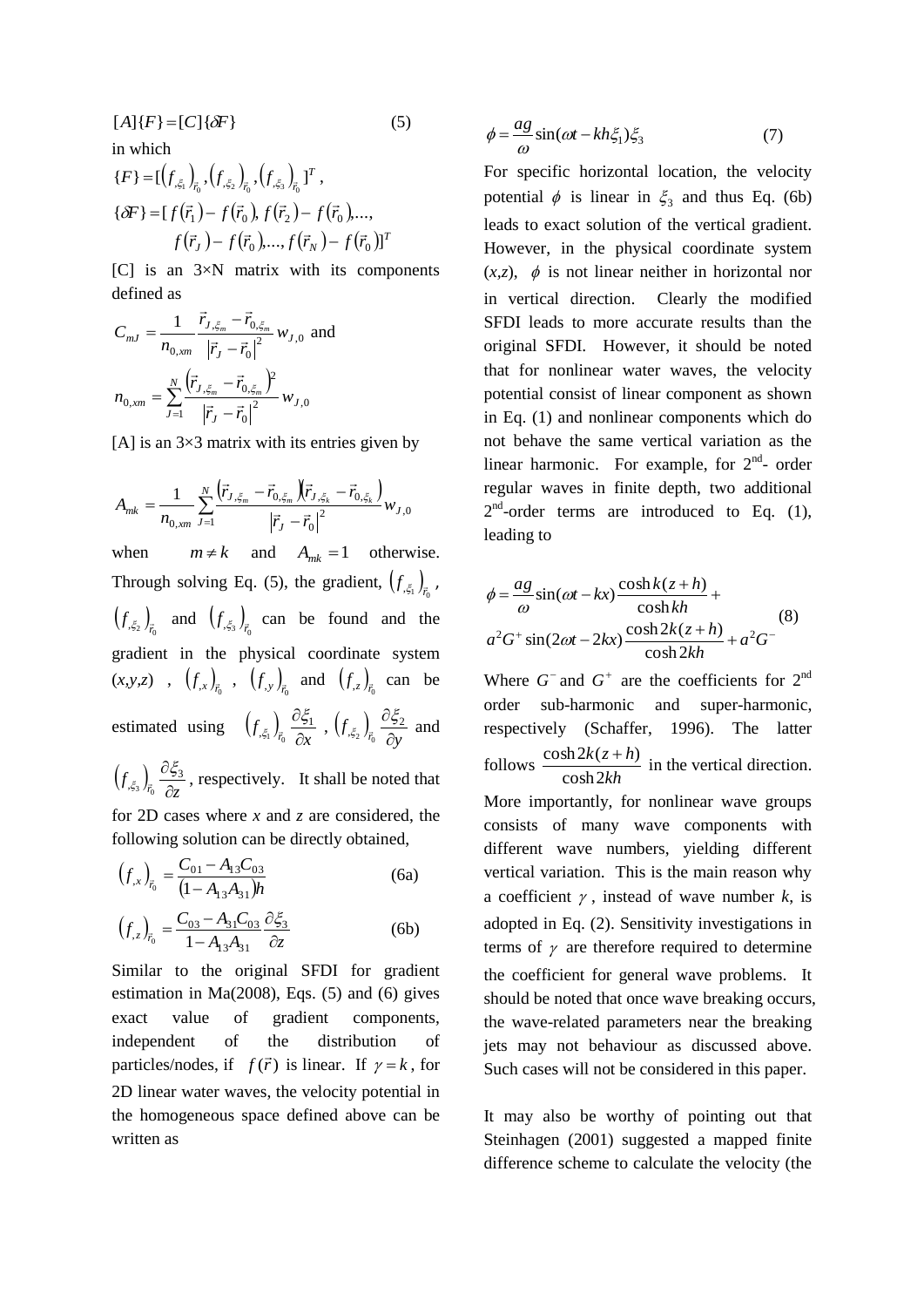gradient of the velocity potential). In their scheme, the physical coordinate system was transferred to a mapped coordinate aiming to normalise the vertical coordinate using

 $\frac{3}{h} - \frac{1}{h} + \eta(x, y)$ *h z* η  $\xi_3 = \frac{1}{h+1}$  $=\frac{h+z}{\sqrt{g(x,y)}}$  in which  $\eta(x, y)$  was the free

surface elevation at  $(x, y)$ . The intention of such transformation was to map the computational mesh into a rectangular domain, benefiting the finite difference scheme. It did not explicitly reflect the feature of the vertical variation of wave-related parameters.

# **3. QALE-FEM for modelling nonlinear water waves**

Although the MSFDI developed in this paper can be applied to both the meshless methods, e.g. the MLPG\_R, and the mesh based methods, its overall effectiveness on modelling nonlinear water waves is demonstrated by its application to the QALE-FEM. The details of the QALE-FEM can be found in Ma & Yan (2006) and Yan & Ma (2010). A summary is given below for completeness.

In the QALE-FEM method, the flow is governed by the Laplace equation of the velocity potential. At every time step, a boundary value problem for the velocity potential is solved using the FEM. Velocities at the free surface are evaluated and used to update the free surface condition at the next time step. It should be noted that in this timemarching process, the error of the velocity estimations on the free surface in the current time step will be brought to the next time step and, therefore, may be accumulated during the time-domain simulation. Due to this fact, the velocity estimation in the FNPT modelling is required to have sufficiently high accuracy in order to achieve a satisfactory overall accuracy. As indicated above, in the previous applications of the QALE-FEM, a robust hybrid scheme is used to find the velocity in which a three-point finite difference scheme and a linear least square method are implemented to evaluate the normal and tangential velocity components, respectively. This method is referred to as '3 point' scheme in this paper.

The QALE-FEM simulation is carried out in time domain. The mesh is generated only once in the beginning of the simulation and moves to conform to the deformation of the free surface. The initial mesh used is unstructured and generated by using the in-house mesh generator. To reflect the complexity of the fluid domain, one may assign different representative mesh size (*ds*) to the mesh generator, which indicates the characteristic distance between two connected nodes. Although this mesh size is not precisely equal to the real mesh size, it largely indicates how fine the mesh is. It should be noted that the initial mesh can be generated using any mesh generator with any degrees of complexity, either structured or unstructured, or even mixed. Based on previous convergence investigations on modelling nonlinear water waves, for free surface elements *ds* is assigned to be *λ*/30~*λ*/60 depending on the wave steepness, where  $\lambda$  is the incident wavelength. *ds* gradually increases in vertical direction from the free surface to the seabed following exponential principle suggested by Wu and Eatock Taylor (1994, 1995) , i.e.

$$
z_i = [\eta(x) + h] \frac{1 - e^{-\psi i / N_z}}{1 - e^{-\psi}}
$$
(9)

in which  $N_z$  is the number of nodes in vertical direction, *Ψ* the exponential coefficient which is taken as 1.7 in the investigation. Convergent test indicates that  $\Psi$  =1.7 and  $N_z$  ranging from 14 to 20 are suitable for solitary waves and nonlinear waves with frequencies ranging from 0.5~6  $\sqrt{h/g}$ , coving most of the application in experiments and numerical works.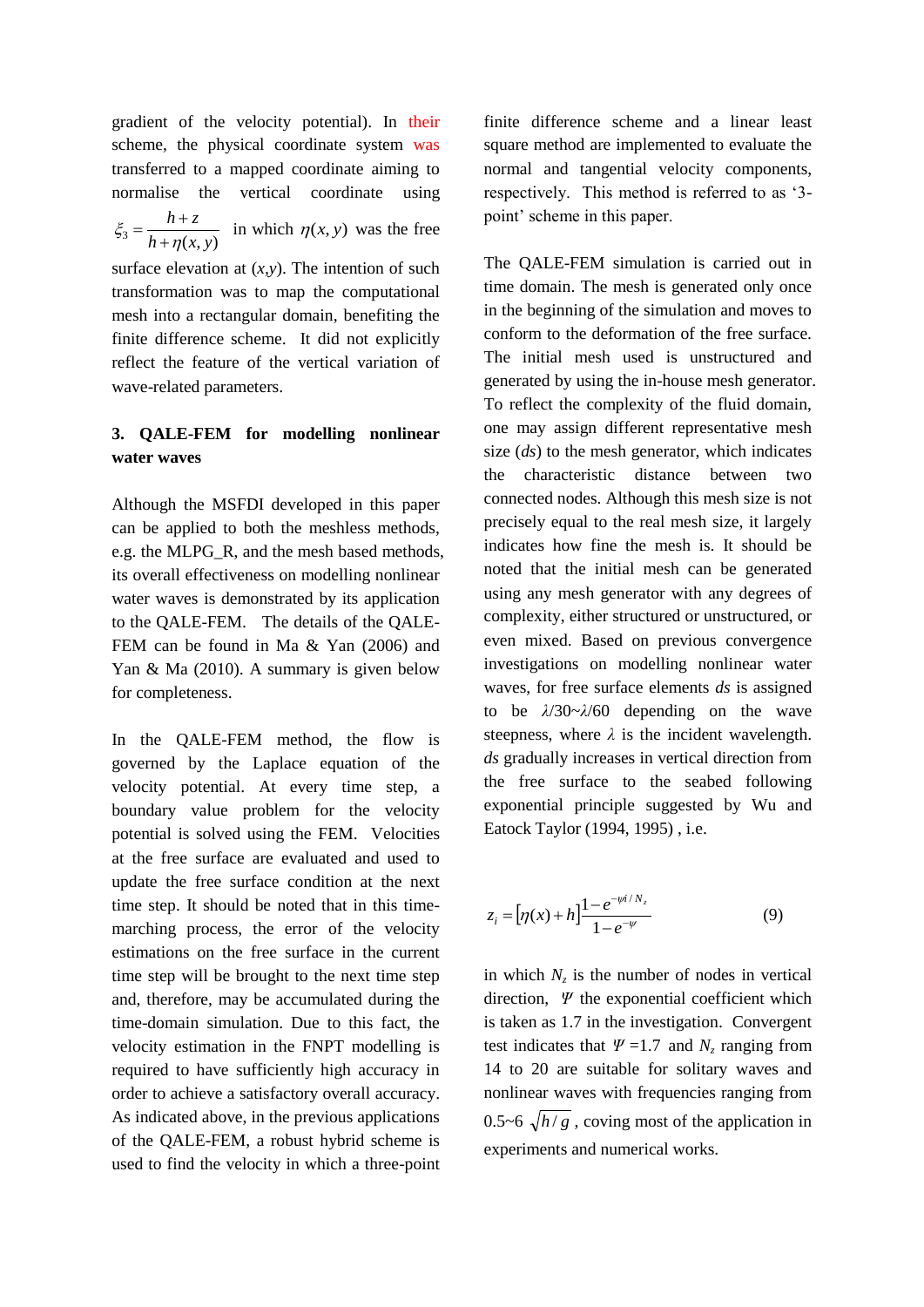#### **4. Convergent rate of MSFDI**

In this section, investigations will be made into the convergent rate of the modified SFDI in gradient estimation. Well-established wave theories including the Stokes  $5<sup>th</sup>$  order theory for regular waves (Fenton, 1985) and  $2<sup>nd</sup>$  order wave theory for wave groups (Schaffer, 1996; Toffoli, Onotato, Babanin, Bitner-Gregersen, Osborne and Monbaliu, 2007), are used to provide analytical solutions to the wave elevation ( $\eta$ ), velocity potential ( $\phi$ ) and velocity, for comparison. In the investigation, the velocity potential at every particle/node is specified using the wave theories. The velocity, i.e. the gradient of the velocity potential, is estimated using different gradient estimation schemes and compared with the analytical solution from the wave theories. The error is defined by

$$
\varepsilon = \frac{\sum_{j=1}^{N} |\vec{v}_n - \vec{v}_a|^2}{\sum_{j=1}^{N} |\vec{v}_a|^2}
$$
(10)

where  $\vec{v}_n$  and  $\vec{v}_a$  are the numerical estimations and the analytical solutions of the velocity vector by the wave theories, respectively. It represents the relative error in terms of kinetic energy of the water waves covering the spatial domain. Although these schemes can be used for 3D non-breaking water wave problems, the numerical tests will be focused on 2D, which providing a good insight of their effectiveness and the robustness.

The spatial domain in the test is bounded by two vertical lines, the free surface  $(z = \eta(x))$ and a flat seabed  $(z = -h)$ . In the horizontal direction, the particles initially distribute with a uniform distance *dx* as illustrated by the hollow squares in Fig. 1. Two sets of vertical distributions are considered. In the first set, a uniform vertical distance  $int(h/dx)$  $(x)$ *h dx*  $\frac{\eta(x)+h}{h}$  is used.

Considering the fact that  $\eta(x)$  changes at different location, therefore the vertical particle distance  $dz$  is not constant but a function of  $x$ . This refers to as the quasi-uniform distribution in this paper. In the second set, the particles distributes in the vertical direction following Eq. (9). This refers to as the exponential distribution. The quasi-uniform distribution is generally used in the meshless method and the exponential distribution is commonly seen in the FNPT based FEM solvers, including the QALE-FEM, as discussed above. In order to reflect the movement of the particles/nodes during the simulation, random shifts, similar to Ma (2008), are introduced for particles as illustrated by solid diamond in Fig.1. Such random shifts are used in all cases presented in this paper.



(b)Exponential distribution

Figure 1: Example of distributions of particles (Hollow: initial distribution; Solid: with random shift)

There are many options for the weight functions. In this paper, we mainly concern about effectiveness of the modification, only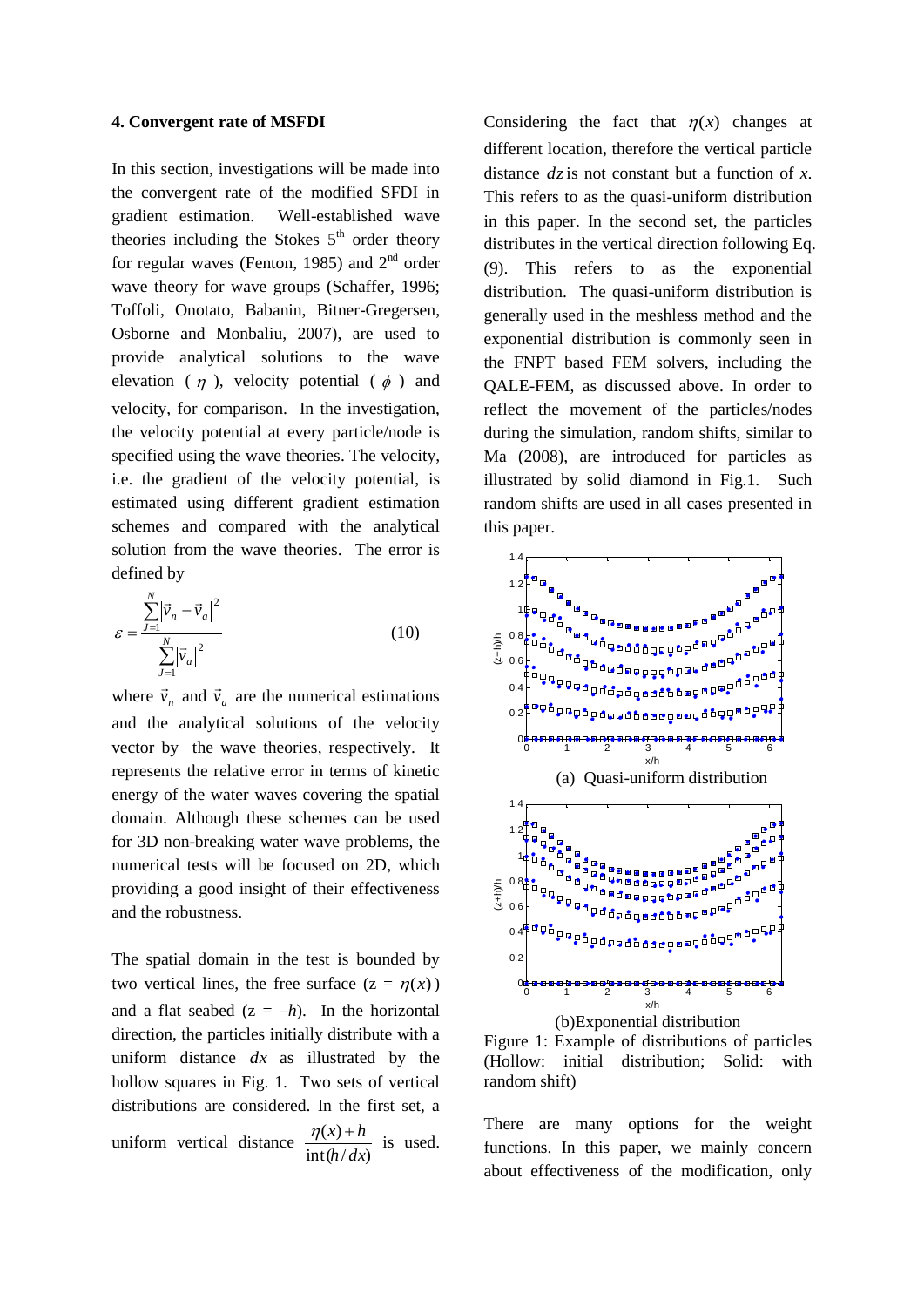the following weight function is employed in all the cases,

$$
w_{J,0} = \begin{cases} 2/3 - 4s^2 + 4s^3 & s \le 0.5\\ 4/3 - 4s + 4s^2 - 4/3s^3 & 0.5 < s \le 1\\ 0 & s > 1 \end{cases}
$$
(11)

where  $s = d_{J0}/r_s$ ,  $d_{J0}$  and  $r_s$  are, respectively, the distance from particle/node *J* to *O* and the radius of the support domain. This function was suggested by Atluri and Zhu (1998) and has been applied to the QALE-FEM for interpolating the velocity potential using MLS, confirming its promising efficiency (Ma and Yan, 2006; Yan and Ma, 2010).  $w_{J,0}$  may be calculated in either the physical domain or the homogeneous domain. For clarity, they are referred to as  $w(x, y, z)$  and  $w(\xi_1, \xi_2, \xi_3)$ , respectively.

In meshless methods, the support domain is selected based on the distances of the surrounding particles to  $\vec{r}_0$ . For example, in the MLPG\_R (Ma, 2008), the size of the support domain is given by  $r_s = \beta h_{4o}$  where  $\beta$  is a scale factor and  $h_{40}$  is the distance between  $\vec{r}_0$ and the fourth nearest neighbour. It may be less effective for the exponential distribution or non-uniform distribution, when *dx* is significant different from *dz*, because the particles in the support domain of  $\vec{r}_0$  may not distribute on one or more quadrants of  $\vec{r}_0$  leading to lower accuracy. Alternatively, in the mesh based method, one may take advantage of the mesh connectivity and use an approach suggested by Yan (2006). In this approach, for any node *O*, all nodes connected to it are defined as  $1<sup>st</sup>$ -layer nodes and those connected to the  $1<sup>st</sup>$ -layer but not belonging to  $1<sup>st</sup>$ -layer or itself are defined as 2<sup>nd</sup>-layer nodes, as illustrated in Fig.2. In general,  $m<sup>th</sup>$  –layer nodes are those connected to  $(m-1)$ <sup>th</sup>-layer nodes but not belonging to all the nodes on the lower layers. Once a proper number of layers are selected, the nodes used

for the numerical interpolation of gradient estimation are determined and  $r_s = \chi h_{\text{max}}$ , where  $\chi$  and  $h_{max}$  are scale factor and the maximum distance from neighbour to *O*, is used for the weigh function. If  $\vec{r}_0$  does not lay on any nodes, the nearest node will be considered.



Figure 2: Node *O* and it neighbours (hollow: first-layer nodes of node *O*; solid: second-layer nodes of *O*)

This approach ensures that the neighbour nodes distribute on all quadrants of  $\vec{r}_0$  except the boundary nodes. It is easy to deduce that in the cases with quasi-uniform node distribution, this approach leads to a similar support domain to the one suggested by Ma (2008). More importantly, this approach is independent of distance and therefore ensures that the coordinate transformation does not affect the selection of the nodes/particles for the gradient estimations. This approach will be used in the test and different layers of neighbours (*Nl*) will be considered to investigate the effects of the support domain size on the accuracy or the convergent rate of the modified SFDI.

#### *3.1 Regular waves*

As discussed above, Eq. (2a) and (2b) corresponds to regular waves in finite depth and deep water, respectively. In fact, Eq. (2b) is a special case of Eq. (2a). In this section, *kh* will vary from 0.5 to  $10\pi$  to cover both shallow water and deep water waves. Different wave steepness *ka* ranging from 0.01 to 0.2 are used. The length of the computational domain is taken as one wavelength *λ*. The 5th-order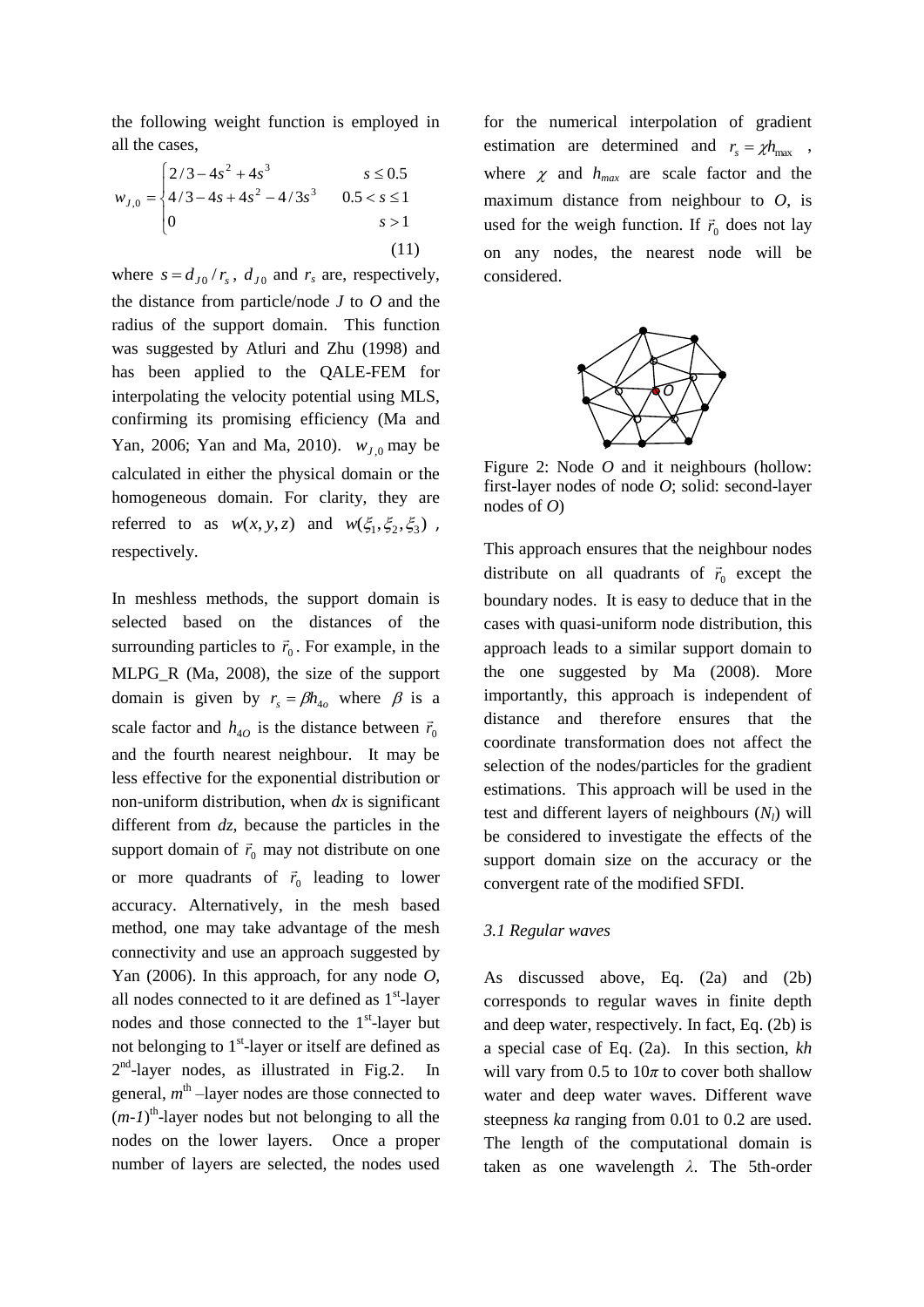stokes theory (Fenton ,1985) is used to provide the analytical solutions to the free surface profile and velocity potential, with which different gradient estimation schemes are used to evaluate the velocity at all particles. It also provides the analytical solutions to the velocity for the error evaluation using Eq. (10).

#### *3.1.1 Quasi-Uniform particle distribution*

Fig.3 and Fig.4 shows the convergent rates of different schemes to estimate the velocity in the case with  $kh = 2$ , i.e. a typical wave in finite depth, in which a quasi-uniform distribution with random shift is employed. The number of particles in *x*-direction  $N_x = \lambda/dx$  and the numerical of particles in *z*-direction  $N_z = h/dx$ . Two layers of neighbour particles, i.e.  $N_l = 2$ , are used to form the support domain.  $\gamma = k$  is applied.



Figure 3: Convergent rate of gradient estimation for  $kh=2$  and  $ka = 0.01$  (quasiuniform distribution,  $N_l = 2$ ,  $\gamma = k$ )

From them, it is found that the errors of all schemes decrease if more particles are distributed in the same domain. Their rates of deduction are relatively constant. The modified SFDI with weighting calculated in the physical domain, i.e.  $w(x, y, z)$ , is found to have considerably higher accuracy at all particles than the SFDI and the linear MLS for any particle resolutions (Figs  $3(a)$  and Fig.4(a)). The improvement is more significant when estimating the velocities at the free-surface particles (Figs. 3(b) and 4(b)). It is also interested to find that the effectiveness of the modification on improving the accuracy or the convergent rate is independent of wave steepness, although the idea of the modification origins from the linear wave theory.



Figure 4: Convergent rate of gradient estimation for *kh*=2 and *ka* = 0.2 (quasiuniform distribution,  $N_l = 2$ ,  $\gamma = k$ )

Improvement is also found in the cases with other values of *kh*. Some examples are given in Fig. 5 in which results from both a shallow water case with  $kh = 1$  and a deep water case with  $kh = 2\pi$  are displayed. For clarity, only the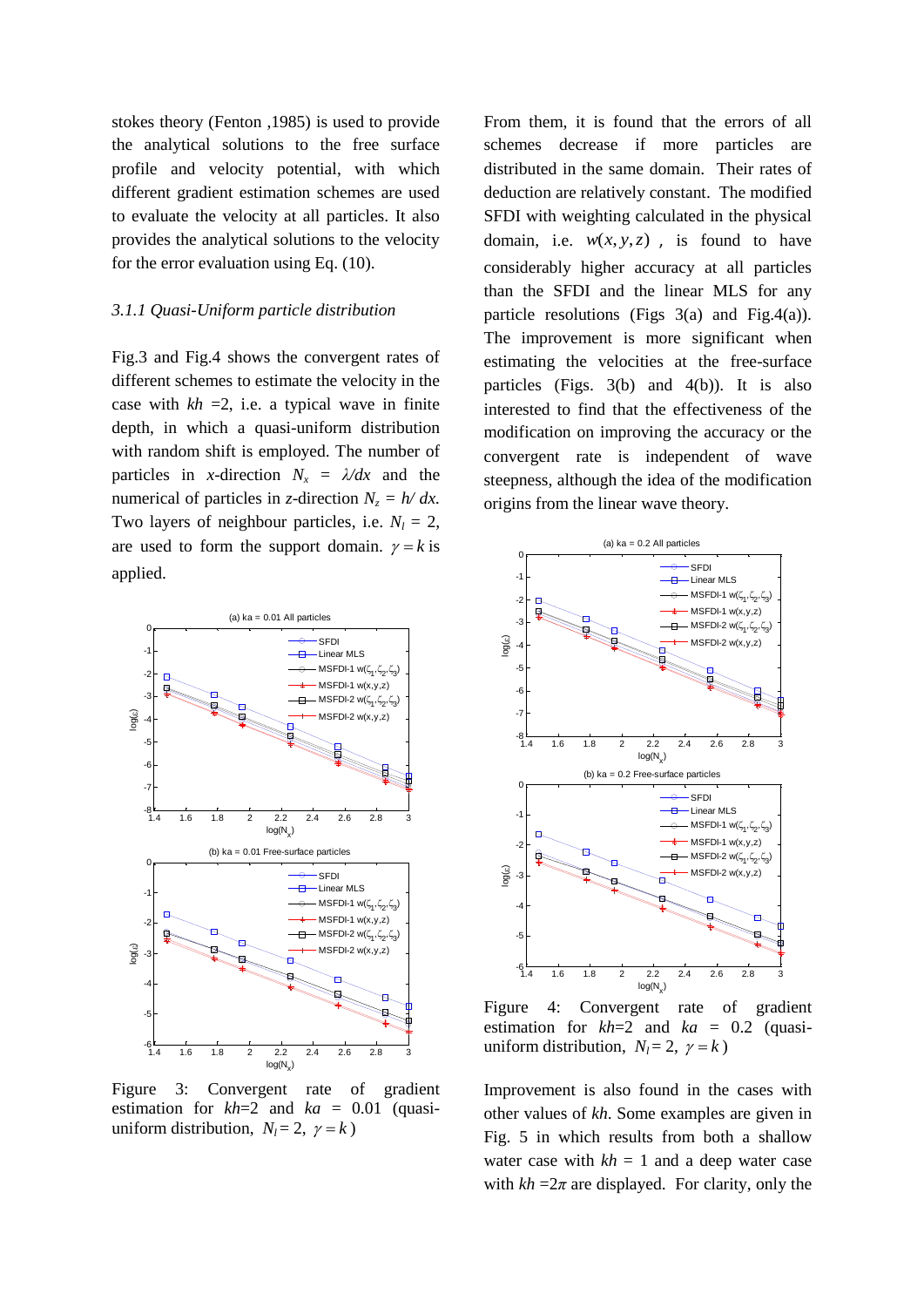error variation of the velocity on the free surface particles for nonlinear cases with  $ka =$ 0.2 are shown. Comparing the results shown in Figs. 3-5, one may observe that the difference between MSFDI-1 and MSFDI-2 becomes more invisible as *kh* increases, confirming our previous discussion on the consistence of Eq. 2(a) and (b) for deep water waves; and that the difference between the results with  $w(x, y, z)$ and those with  $w(\xi_1, \xi_2, \xi_3)$  becomes more significant as *kh* increases, giving confirmation of the superiority of  $w(x, y, z)$  over  $w(\xi_1, \xi_2, \xi_3)$  in terms of accuracy of the modified schemes.



Figure 5: Convergent rate of gradient estimation for nonlinear regular waves  $ka = 0.2$ (quasi-uniform distribution,  $N_l = 2$ ,  $\gamma = k$ )

It is also found that the improvement of the MSFDI over SFDI becomes less significant as the *kh* increases. For shallow water waves (Fig.5(a)), the MSFDI with  $w(x, y, z)$  leads to a considerable reduction of the error, i.e. about 4 times, for all particle resolution compared to the SFDI. For deep water waves (Fig.5(b)), the

results with MSFDI using  $w(x, y, z)$  and the SFDI are very close. This can be explained using the fact that for the quasi uniform distribution used in this test, the number of division in vertical direction significantly increases following the reduction of the wave length and so does the horizontal particle distance *dx* as the wave number increases. For example, the minimum  $N_z$  are 30 and 5, corresponding to  $N_r = 30$ , in the cases with  $kh$  $= 2\pi$  (Fig.5(b)) and 1(Fig.5(a)), respectively. For such fine particle resolution in Fig. 5(b), the exponential or the hyperbolic vertical distribution can be well approximated by using linear function, eliminating the difference between SFDI and MSFDI, as discussed in the introduction. It is expected that as the further increase of the wave number, the difference between the MSFDI and the SFDI shall keep decreasing to zero. This is confirmed by Fig. 6 which illustrates the ratio of the error for SFDI to that for MSFDI in the cases with different *kh*, ranging from  $0.5$  to  $10\pi$ . In this figure, the value of  $\log(\varepsilon_{SFDI} / \varepsilon_{MSFDI})$  is given. A positive value representing a increase of the accuracy. Only the results by MSFDI\_1 are plotted for demonstration. One may also notice from Fig. 6 that the MSFDI is the most effective when *kh* around 1. As the decrease of *kh* from 1*,* the ratio and therefore the difference between SFDI and MSFDI decreases.



Figure 6:  $\log(\varepsilon_{SFDI}/\varepsilon_{MSFDI})$  for free surface velocity estimations for nonlinear regular waves  $ka = 0.2$  in the cases with different *kh*(quasi-uniform distribution,  $N_l = 2$ ,  $\gamma = k$ )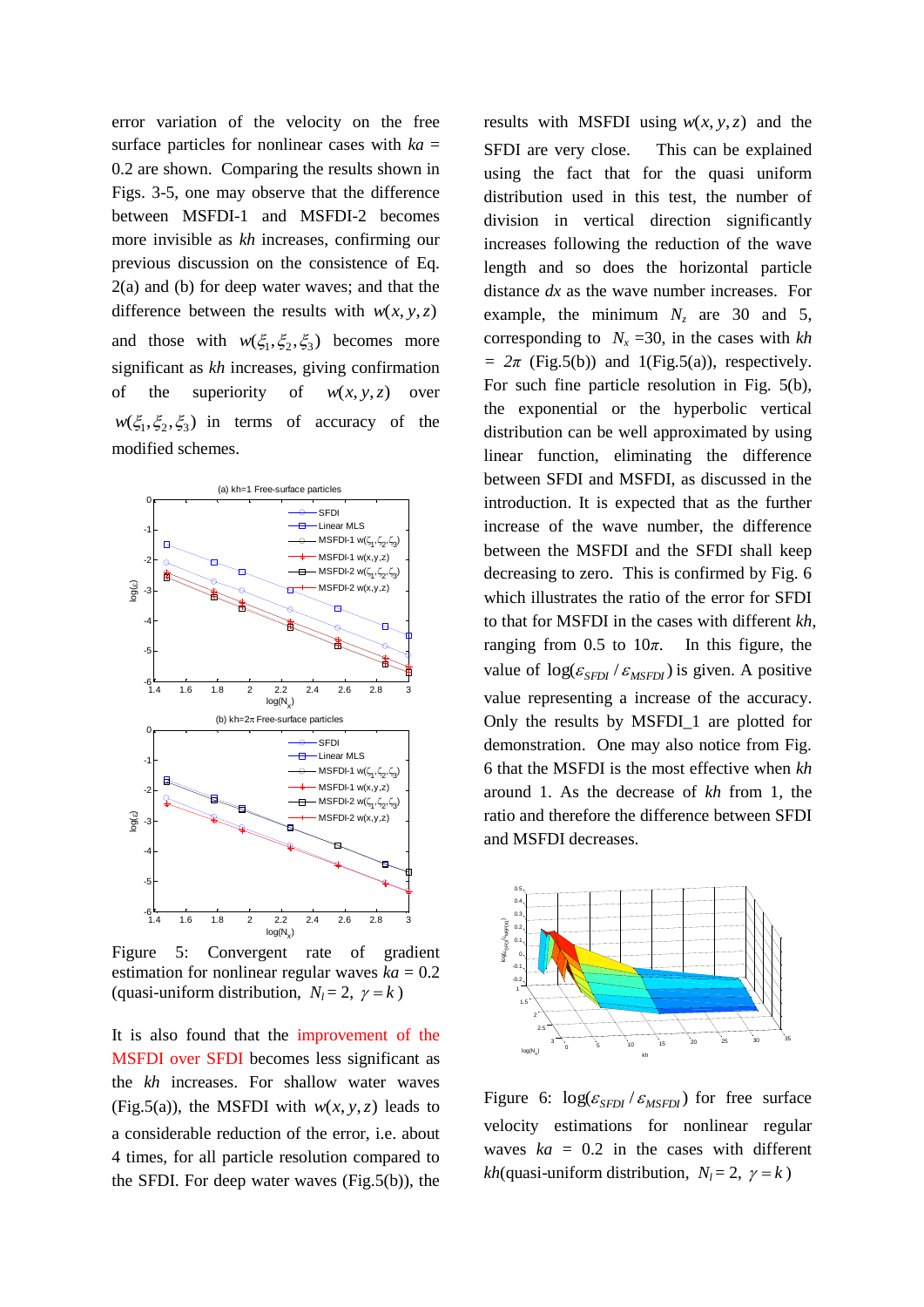#### *3.1.2 Exponential particle distribution*

Investigations are also carried out on the exponential distribution of the particles, where particles are distributed in horizontal direction with even space of  $\lambda/N_x$  and Eq. (9) is used to specify the vertical distribution. Different values of  $N_x$  and  $N_z$  are used. Similar to Figs. 3-6, two layers of neighbours are used to form the support domain in this test.



Figure 7: Convergent rate for gradient estimation at free surface particles for  $kh = 10\pi$ (exponential distribution,  $ka = 0.2$ ,  $N_l = 2$ ,  $\gamma = k$ 

The first case discussed here is that with  $kh =$  $10π$ , a case with deep water. For such case, as discussed following Fig. 6, if a quasi-uniform particle distribution is used, the MSFDI does not show much superiority over the SFDI in terms of accuracy for specific particle resolution due to a very fine vertical particle distribution, e.g.  $N_z$  150, corresponding to  $N_x$   $=30$ , in this case. In fact, such fine vertical particle distribution is unnecessary for achieving convergent solution. As indicated before, in the FNPT based QALE-FEM, 14~20 vertical layers following the exponential distribution are sufficient for achieving convergent FEM solution to the velocity potential of non-breaking extreme waves in finite depth. Unnecessary increasing the vertical particle distribution obviously leads to excessive reduction of the overall computational efficiency. Considering this, the range of  $N_z$  is taken as [5,40] in the investigation.

The convergent rates for gradient estimation at free surface particles in this case are illustrated in Fig. 7, together with the results from the MLS for comparison. It is observed that within the range of  $N_z$ , the MSFDI leads to considerably higher accuracy than the SFDI, except in the cases with small  $N_x$ , e.g. 30. Providing a sufficient large  $N_x$ , e.g.  $N_x = 90$ , the improvement of the accuracy compared with the SFDI may be 10 times. Fig.7 also shows that the convergent rate of the MSFDI, in particular for large *kh*, seems to be less sensitive to the change of  $N_z$  compared with SFDI and the MLS. It is clearer in Fig.8 which compares the corresponding results with different *N<sup>z</sup>* .

For all values of *kh* considered here, the results by MSFDI do not change as significantly as those by SFDI and MLS with the change of *N<sup>z</sup>* . This implies that the convergent rate and the accuracy of the MSFDI are more independent of *N<sup>z</sup>* compared to others. This may be regarded as an advantage of the MSFDI. In wave modelling practices, one may only need to consider the horizontal particle resolution or mesh sizes per wave length when investigating the convergence. Based on the results presented above, it may be deduced that, for specific  $N_x$ , the MSFDI may well reserve the accuracy in case that the vertical particle/node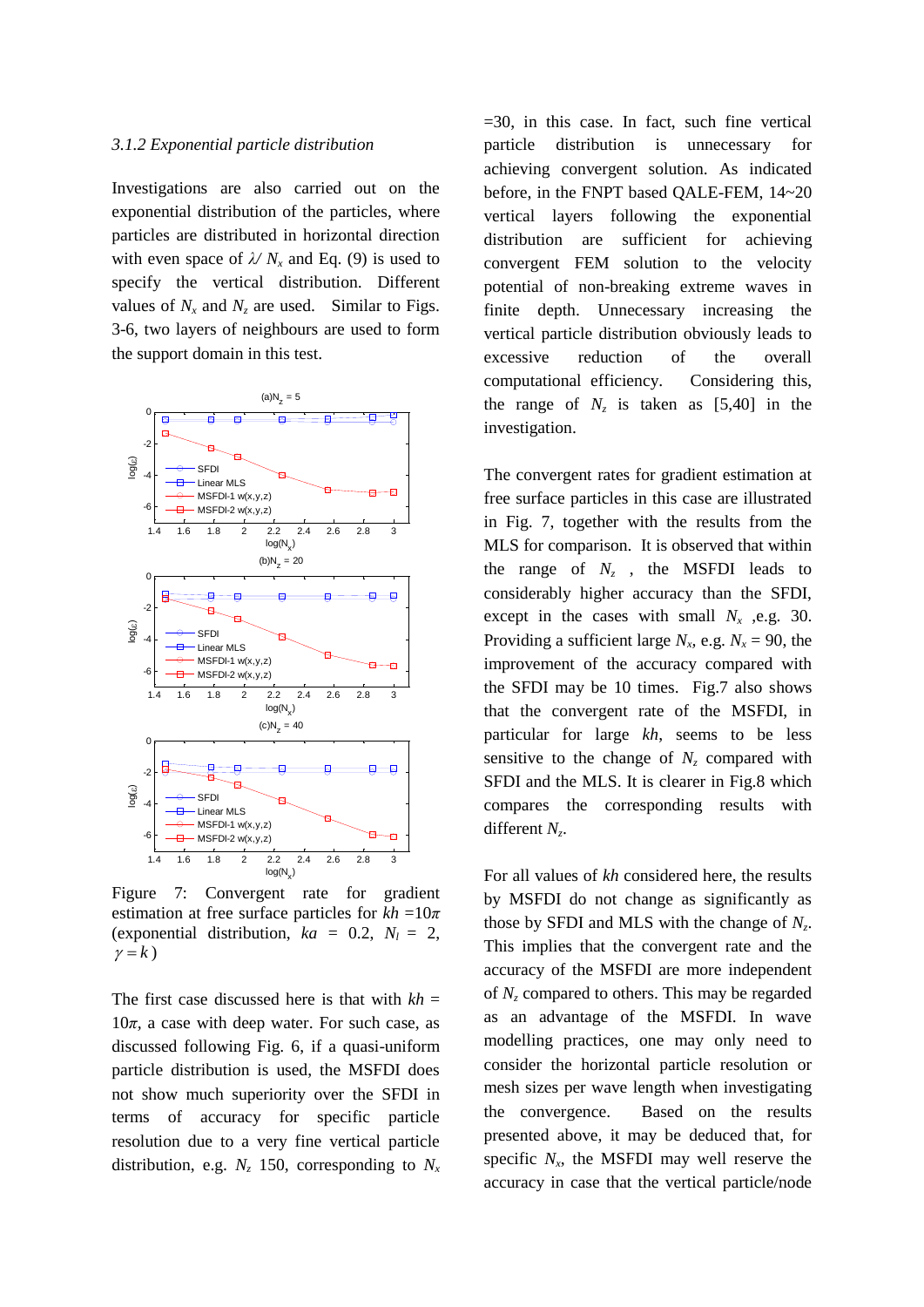resolution is not as high as the horizontal direction. It is a particularly important feature for the extreme wave modelling, in which the rising free surface leads to considerable reduction of the particle/mesh resolution near the free surface.



Figure 8: Convergent rates for gradient estimation at free surface particles with different  $N_z$ (exponential distribution,  $ka = 0.2$ ,  $N_l = 2, \gamma = k$ 

#### *3.1.3 Effects of N<sup>l</sup>*

As mentioned above, another important factor related to the accuracy or the convergent rate is

the size of the support domain. In this investigation, different layers of neighbour particles  $(N_l)$ , ranging from 1 to 3, are used to test the effect of *N<sup>l</sup>* .



Figure 9: Convergent rate of gradient estimation on the free surface in terms of  $N_l$ (Quasi-uniform distribution,  $ka = 0.2$ ,  $\gamma = k$ )

Fig. 9 displays the convergent rate for the nonlinear wave cases  $(ka = 0.2)$ , in which a quasi-uniform distribution of the particle is employed. It is found that both the MSFDI and SFDI behave similarly when  $N_l$  changes, i.e. the accuracy is improved as  $N_l$  decreases. Especially, when  $N_l = 1$ , the MSFDI shows a most significant improvement of the accuracy compared to the SFDI and the MLS.

It is also valuable to know whether similar conclusion may be drawn for the cases where the particles are distributed exponentially in the vertical direction. For this purpose, the corresponding results on the free surface are plotted in Fig. 10. It is found that the error of the MSFDI with  $N_l = 1$  does not show a continuously decreasing trend as other *N<sup>l</sup>* . For cases with different  $N_z$ , there are turning points, e.g.  $N_x = 60$ , 90 and 180 for  $N_z = 10$  (Fig.10(a)), 20 (Fig.10(b)) and 40 (Fig.10(c)), respectively, at which a slight increase of the error as found.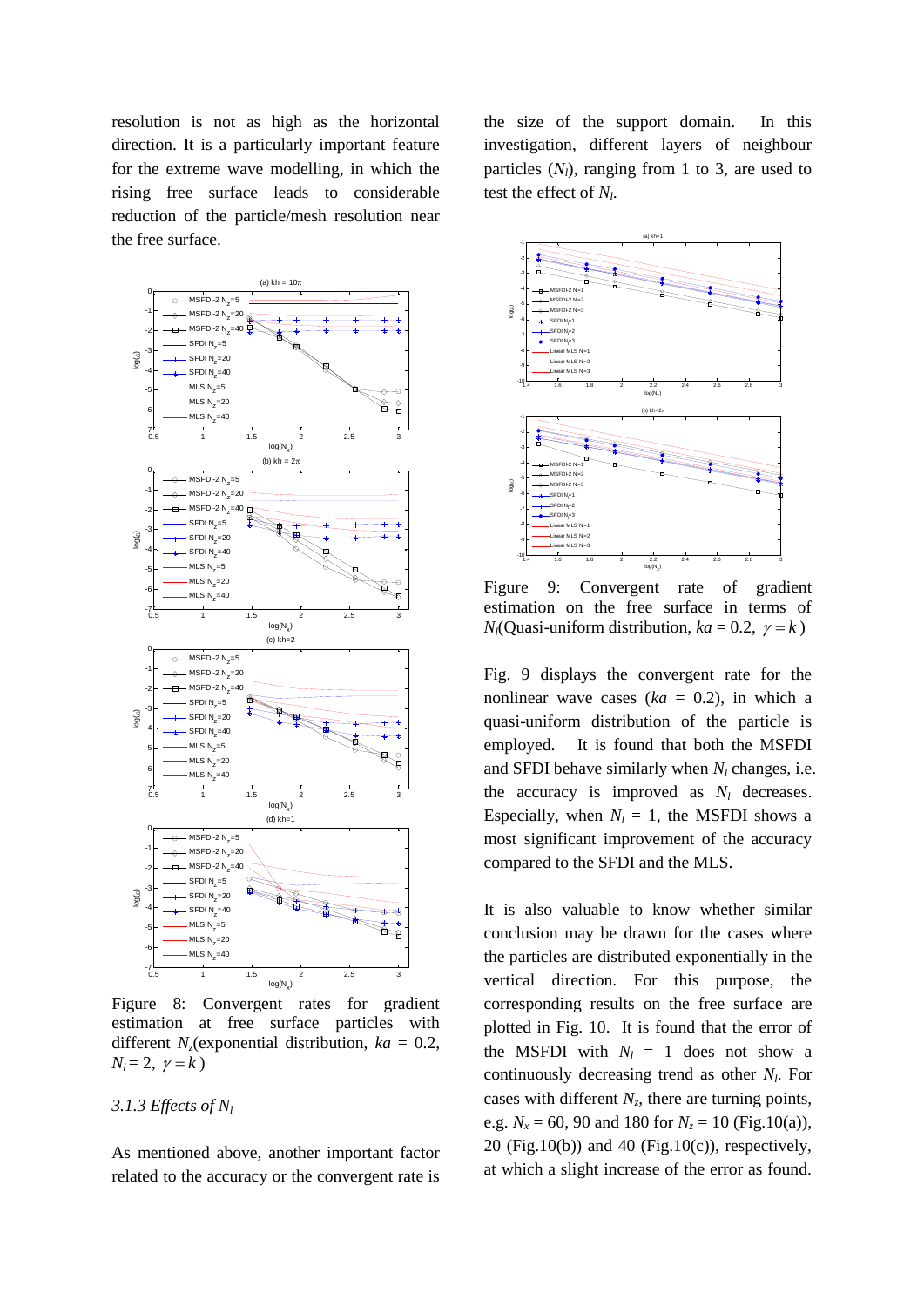After the turning points, the error decreases as  $N_x$  increases. After the turning points, one may see that the errors of the MSFDI with  $N_l = 1$ may be larger than those with  $N_l = 2$  or 3. Before the turning points, the accuracy of the MSFDI increase as *N<sup>l</sup>* decreases, consistent with the observation in the cases with quasiuniform distribution. By using  $N_l = 1$ , the MSFDI leads to better accuracy than the SFDI and the MLS. Considering the FNPT modelling practices discussed above, the general requirement on the mesh resolutions to achieve convergent solution of the velocity potential are  $N_x$  ranging from 30 to 60 and  $N_z$  ranging from 14 to 20. Within this range, MSFDI with  $N_l = 1$ leads to better estimation of the free surface velocity than the SFDI and MSFDI with other values of  $N_l$ . Similar phenomenon is also found in the cases with other wave numbers. The results are not shown here to save the space.



Figure 10: Convergent rate of gradient estimation on the free surface in terms of *N<sup>l</sup>*

(exponential distribution,  $ka = 0.2$ ,  $kh = 2\pi$ ,  $\gamma = k$ 



Figure 11: Convergent rate of gradient estimation on the free surface in terms of *γ* in the cases with quasi uniform distribution ( $ka =$  $0.2, N = 1$ 



Figure 12: Convergent rate of gradient estimation on the free surface in terms of *γ* in the case with exponential distribution ( $ka = 0.2$ , *Nl*= 1, *Nz*= 20)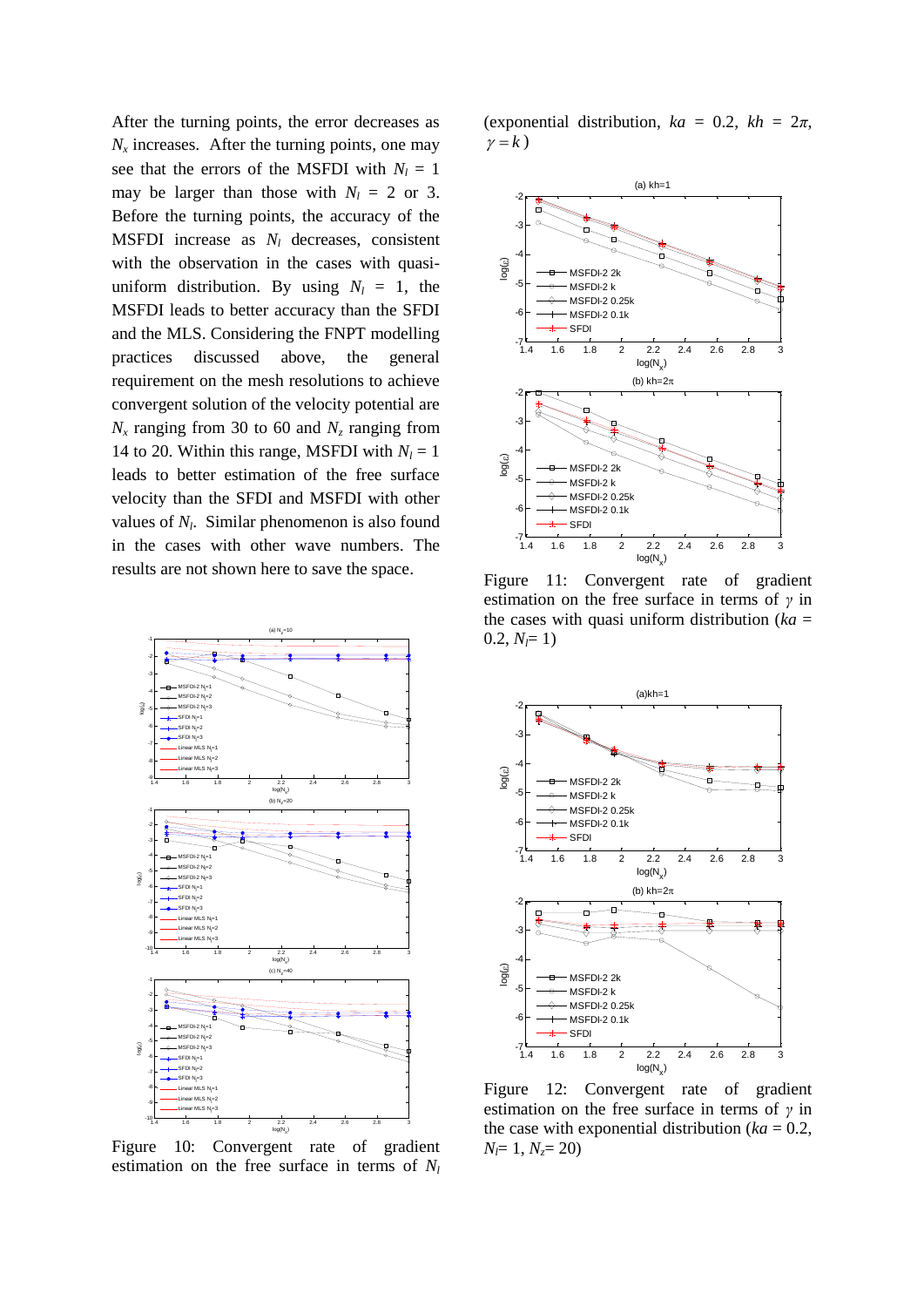In the results shown above,  $\gamma = k$  is taken in Eq. (2). This is a reasonable for regular waves, however, it is important to see how the accuracy and the convergent rate of the MSFDI are affected by different values of  $\gamma$ . Such investigation will shed a light for the assignment of  $\gamma$  in the cases with wave groups consisting of many wave components. For this purpose, different  $\gamma$  ranging from 0.1*k* to 10*k*, are used for each cases with different wave numbers. Two typical examples are illustrated in Fig. 11 and Fig.12, for quasi-uniform particle distribution and exponential particle distribution, respectively, in which  $ka = 0.2$ ,  $N_f$ = 1 are used.

These figures show that when *γ* is taken as a value too smaller than the wave number  $k$ , the accuracy of the MSFDI for specific particle resolution decreases to that of the SFDI at *γ*   $=0.1k$ . On the other hand, the accuracy of the MSFDI is more sensitive to the value of *γ* when it is assigned a value greater than *k*. It is generally seen that if *γ* is greater than 2*k*, the MSFDI loss its superiority over the SFDI. A similar phenomenon is also observed in the cases with other wave steepness, wave numbers,  $N_l$  and  $N_z$ . Based on the investigation, the reasonable range for  $\gamma$  is  $0.1k \sim 2k$ .

#### *3.2 Wave groups*

In this section, the comparison between the MSFDI and other schemes are made using the cases with wave groups. Both the random sea state and the focusing wave groups are considered here. Although other parameters have been tested, only MSFDI-2 with  $N_l = 1$ and exponential particle distribution are presented in this section.

In the first case, we consider a focusing wave group generated using the spatial-temporal focusing mechanism which has been used both experimentally and numerically as reviewed by Ma (2007) in a water depth  $h = 10$ m. 64 wave components with frequencies at equally spaced from  $\sqrt{h/g}$  to  $3\sqrt{h/g}$ . Each wave component is assigned the same wave amplitude, i.e. 0.00225*h*. Their phases are carefully selected to ensure their crests focus at the focusing point *x<sup>f</sup>* at the focusing time, leading to a giant wave. The  $2<sup>nd</sup>$  order wave theory (Schaffer, 1996; Toffoli, Onotato, Babanin, Bitner-Gregersen, Osborne and Monbaliu, 2007) is used here to provide the analytical results of the wave elevation, velocity potential and the velocity. At the focusing time, the local wave steepness  $H/\lambda$ , where *H* is the wave height, is about 0.2 and the local wave number  $kh \approx 2\pi$ . For such simplified spectrum where each component contains equal energy, *γ* is taken as the wave number corresponding to the midpoint of the frequency range (refer to *kavg*). The computational domain is taken as 10*h* surrounding the focusing point.



Figure 13: Convergent rate of gradient estimation on the free surface for focusing waves (frequency range  $\sqrt{h/g} \sim 3 \sqrt{h/g}$ , Exponential particle distribution MSFDI-2 with  $N_l = 1, N_z = 20$ 

Fig.13 displays the convergent rate of gradient estimation at free-surface particles using the velocity potential given by the  $2<sup>nd</sup>$  order wave theory in the cases with exponential particle distribution and  $N_z = 20$ . As expected, the errors of all schemes approach a steady value as  $N_x$  increases and the MSFDI lead to the best accuracy. In the case with convergent solution, e.g.  $N_x = 6400(\log(N_x) \approx 3.8)$ , the relative error of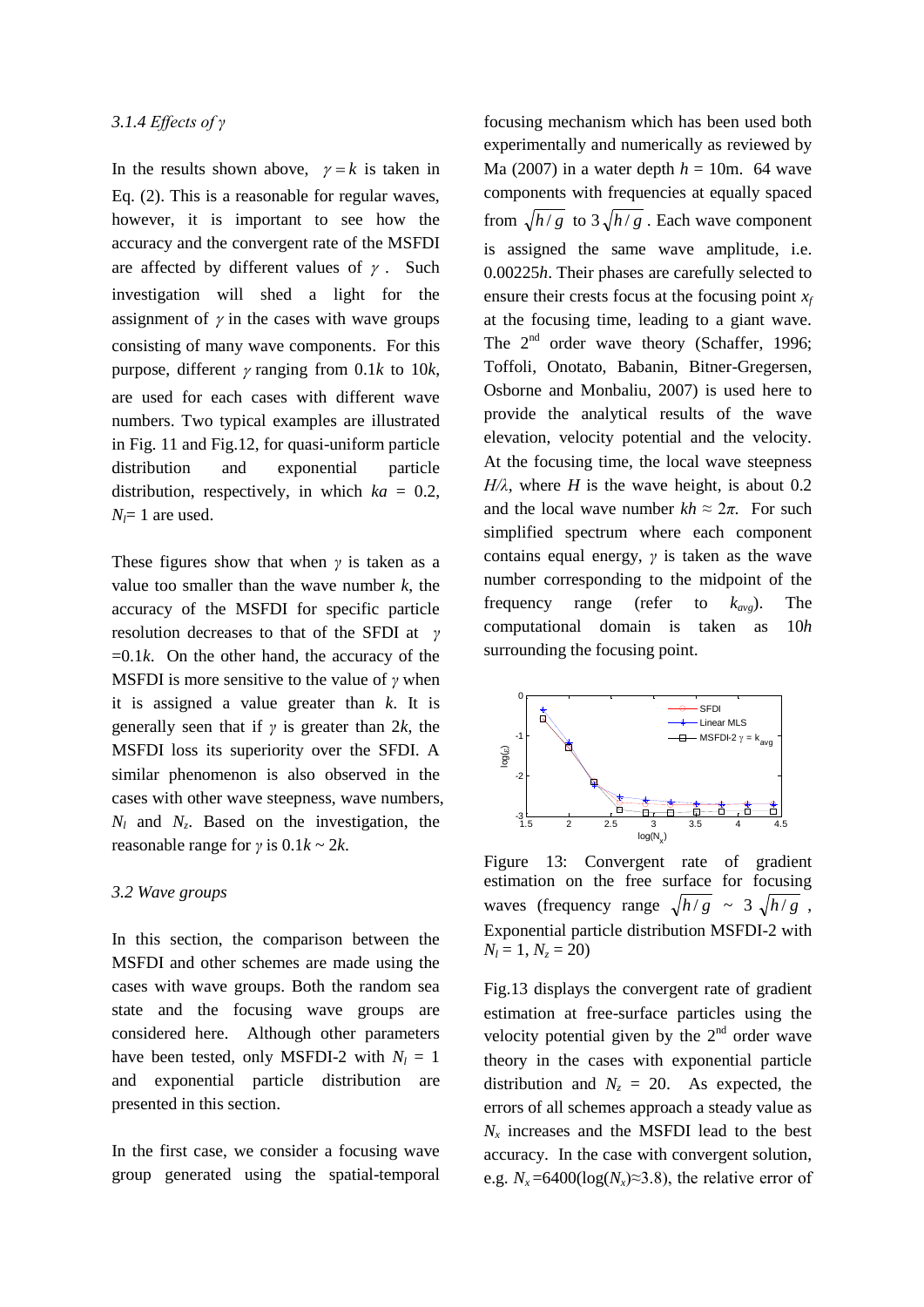the MSFDI is around 0.6 of those of SFDI and linear MLS. In order to show how the error distributed spatially, the free surface velocities near the crest are compared in Fig.14, which demonstrates that the results by the MSFDI agree with the theoretical solution better than the SFDI and the MLS, particularly the vertical velocity near the wave crest which is the most critical in the focusing wave simulation. It should be noted that Fig. 14 only demonstrates the error at one time step. During the timedomain simulation, the error at every time step may be accumulated, resulting in a significant overall error after long time simulation, as indicated before. The overall error by these gradient estimation schemes in a time domain simulation will be discussed in Section 5.



Figure 14: Free surface velocity near the crest at the focusing time (frequency range  $\sqrt{h/g}$  ~  $3\sqrt{h/g}$ ; Exponential particle distribution **MSFDI-2** with  $N_l = 1$ ,  $N_z = 20$ ,  $N_x = 6400$ )

Although such simplified spectrum is commonly used in the experimental and numerical simulation, it is rarely seen in real scenario. Another case in finite water with real spectrum is discussed below. In this case, an event similar to the 'New Year Wave' recorded at the Draupner platform in the North Sea, a rare high-quality measurement of a 'freak' or 'rogue' wave, on  $1<sup>st</sup>$  January 1995. The local water depth at the site is about 70m and the giant wave had a crest of mean 18.6 m above mean see level and was 25.6 m in height. A JONSWAP spectrum with a peak at around 0.067 Hz may be used to describe this event (Adcock, Taylor, Yan, Ma and Janssen, 2011; Adcock and Taylor, 2014). The wave number near the crest *kh* is about 1.6, a typical focusing wave in finite water depth. Again,  $2<sup>nd</sup>$  order wave theory is used to provide the analytical solutions. It should be noted that this event may be caused by two directional wave groups crossing in the sea (Adcock, Taylor, Yan, Ma and Janssen, 2011). However, 2D simplification is considered here. This may not well re-produce the event but provides sufficiently good data for the convergence test. The computational domain covers 700m around the crest  $(x = x_f)$ . The corresponding convergent rates on the free surface velocity estimation near the focusing crest at the focusing time are displayed in Fig.15. Similar to those in Fig.13, the results of the MSFDI with *γ* being the wave number corresponding to the significant wave converge to results with small error using less number of particles compared to the SFDI and the MLS.



Figure 15: Convergent rate of gradient estimation on the free surface for focusing waves (JONSWAP, peak frequency 0.067Hz, Exponential particle distribution MSFDI-2 with  $N_i = 1, N_z = 20$ 

The third case demonstrated here is a 2D random wave group, which is generally seen in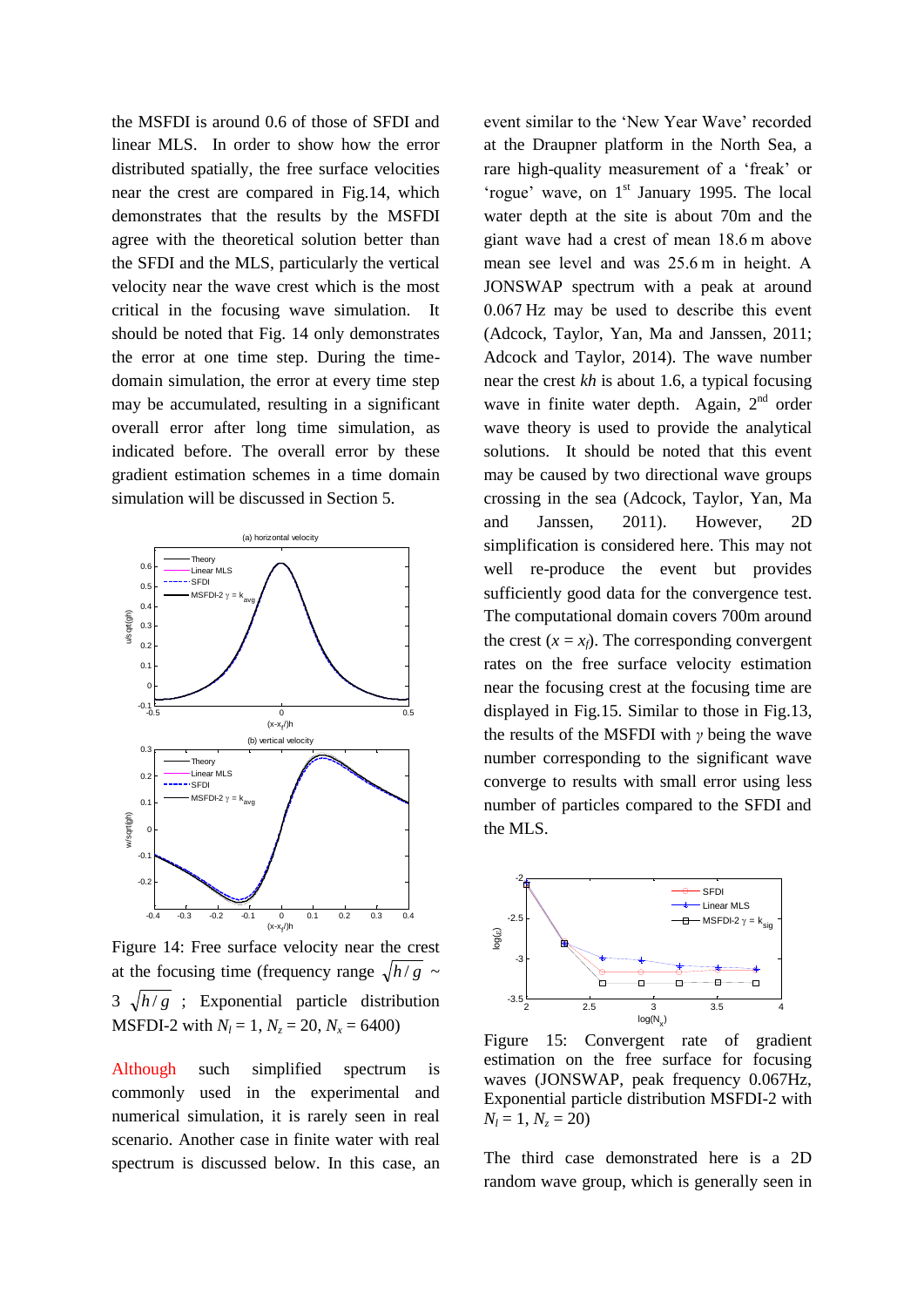reality. In this case, JONSWAP spectrum with peak period of 12.5s and significant wave height  $H_{1/3}$  of 12m are used. The water depth is 70m. This is a typical sea state in North Sea. In the test, the length of the computational domain is 4000m. Exponential particle distribution with  $N_z = 20$  are used to generate the particles.  $N_l = 1$ is used for all gradient estimation schemes. *γ* in the MSFDI is taken as the wave number corresponding to the significant wave.



Figure 16: Free surface elevation and velocity in random sea (JONSWAP, *h* = 70m, peak period 12.5s, *H1/3* = 12m, Exponential particle distribution MSFDI-2 with  $N_l = 1$ ,  $N_z = 20$ )



Figure 17: Convergent rate of gradient estimation on the free surface in random sea (JONSWAP,  $h = 70$ m, peak period 12.5s,  $H_{1/3} =$ 12m, Exponential particle distribution MSFDI-2 with  $N_l = 1$ ,  $N_z = 20$ )

Fig. 16(a) illustrates the free surface elevation at one time instant obtained by using  $2<sup>nd</sup>$  order wave theory. Fig. 16(b) and (c) compares the analytical and the MSFDI solutions to the velocity at the free surface particles at the same instant, where  $N_x = 6400$ , i.e.  $log(N_x) \approx 3.8$ , is used by the MSFDI. A satisfactory agreement has been observed. The relative errors for the free surface velocity estimation in terms of horizontal particle resolution are plotted in Fig. 17, together with the corresponding results by other scheme. Again, the MSFDI shows its superiority over the SFDI and MLS in terms of accuracy or convergent rate.

## **5. Implementation of MSFDI in QALE-FEM modelling**



Figure 18: Sketch of the wave flume at the Harbin Engineering University, China

In this section, the MSFDI is implemented by the QALE-FEM method for time-domain nonlinear wave simulations. For validation purpose, experiments have been carried out in the wave flume at the Harbin Engineering University, China. The sketch of the flume is given in Fig. 18. The mean water depth is 3.5m and the total length of the flume is 108m. A hinged wavemaker is installed at the left end of the flume with rotational centre located at 1.64m above the bed. An absorbing beach is used to absorb the wave in the end of the wave flume. The numerical simulation is carried out in a numerical wave tank with the same dimension. A Sommefeld condition together with a damping zone is employed in the right end of the numerical tank to absorb the wave. Various wave gauges are installed to measure the time histories of the wave elevations. Both SFDI and MSFDI with  $N_l = 1$  are used in the  $\begin{bmatrix}\n\frac{1}{2} & \frac{1}{2} & \frac{1}{2} \\
\frac{1}{2} & \frac{1}{2} & \frac{1}{2}\n\end{bmatrix}$ <br>
Figure 18: S<br>
Harbin Engin<br>
velocity the QALE-F<br>
i, peak nonlinear way<br>
particle purpose, experience the wave flue University, C<br>
given in Fig.<br>
and the tot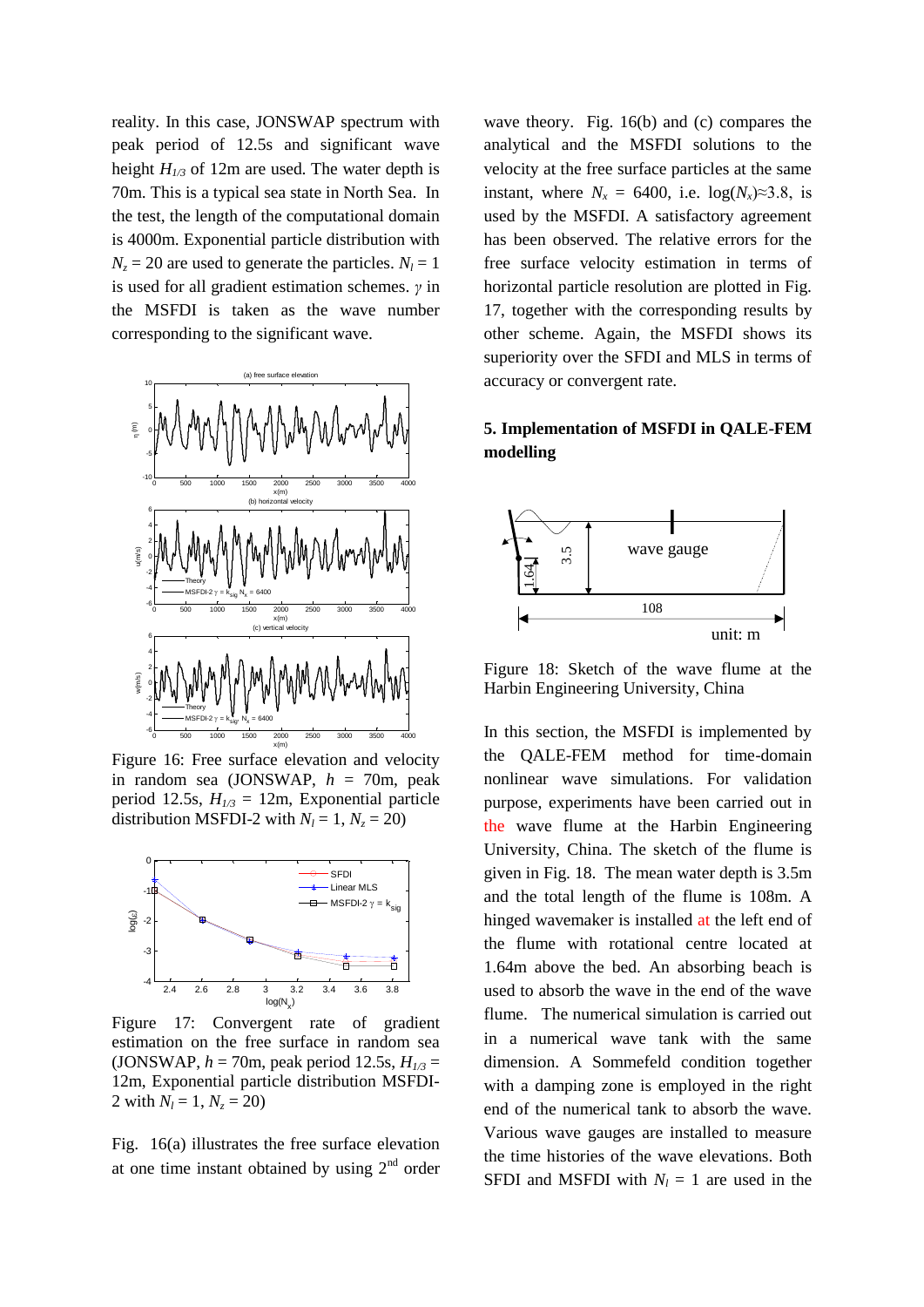QALE-FEM to estimate the free surface velocity.



Figure 19: Comparison of the time histories of the wave elevations recorded at the gauge with the experimental data ( $N_l = 1$ ,  $N_z = 20$ )



Figure 20: Comparison of the time histories of the wave elevations recorded at the gauge with the three-point finite difference scheme

The first case considered here is a regular wave with wave period of 2s and wave height of 0.12m. A linear wavemaker theory is used to configure the wavemaker motion. A wave gauge located at 15m from the wavemaker is applied to record the time history of the wave elevation. In the QALE-FEM, the initial mesh is generated with  $N_z = 20$  and different values of *dx* on the free surface ranging from *λ*/30 to *λ*/60 are used, corresponding to  $N<sub>x</sub> = 30$  to 60 per wave length. The time step is taken as *T*/200 where *T* is the wave period. The wavemaker motion used in the QALE-FEM is specified to be the same as those in the physical experiments.

Fig.19 displays the time histories of the wave elevations recorded at the wave gauge. It is found from Fig. 19(a) that the results from the

**MSFDI** with  $N_x = 30$  agree well with the experimental results. The relative error on the wave elevation, which is evaluated using Eq.(10) with velocities being replaced by corresponding wave elevation, is less than 0.1%; whereas the SFDI leads to not only slightly smaller wave amplitude but also a considerably phase shift. This suggests that  $N_x = 30$  is not sufficiently large for SFDI to achieve convergent results, as confirmed by Fig. 19(b) where  $N_x = 60$  is used and the results with SFDI agree with the experimental data better than those in Fig. 19(a). This suggests that the MSFDI has better convergent property than the SFDI when implemented in the QALE-FEM. To achieve the convergent results, the SFDI needs half of the horizontal free surface mesh size than the MSFDI. As a result, the CPU time spent by the QALE-FEM with SFDI is almost the double of that by the QALE-FEM with MSFDI. Comparison with the three-point finite difference scheme suggested by Ma and Yan (2006) has also been made. It concludes that the MSFDI leads to a similar accuracy level to the three-point scheme for specific mesh size, as demonstrated by Fig. 20 where  $N_x = 30$  are used. However, the CPU time spent on the free surface velocity estimation by the MSFDI is about 1/10 of that by the three-point scheme, yielding a total reduction on the CPU time of about 1/4 to achieve the results shown in Fig. 20.

The experiments in the same flume on the focusing wave group are also used for validation purpose. In this case, the spatialtemporal focusing mechanism used by Ma (2007) is considered here. 32 wave components with wave period ranging from 1.7s to 4.7s, are used in both the experiment and the numerical simulation. The focusing point and the focusing time are specified at 30m and 36s, respectively. A linear wavemaker theory is used to specify the phases for each wave components, yielding an expected crest 0.1m above the mean free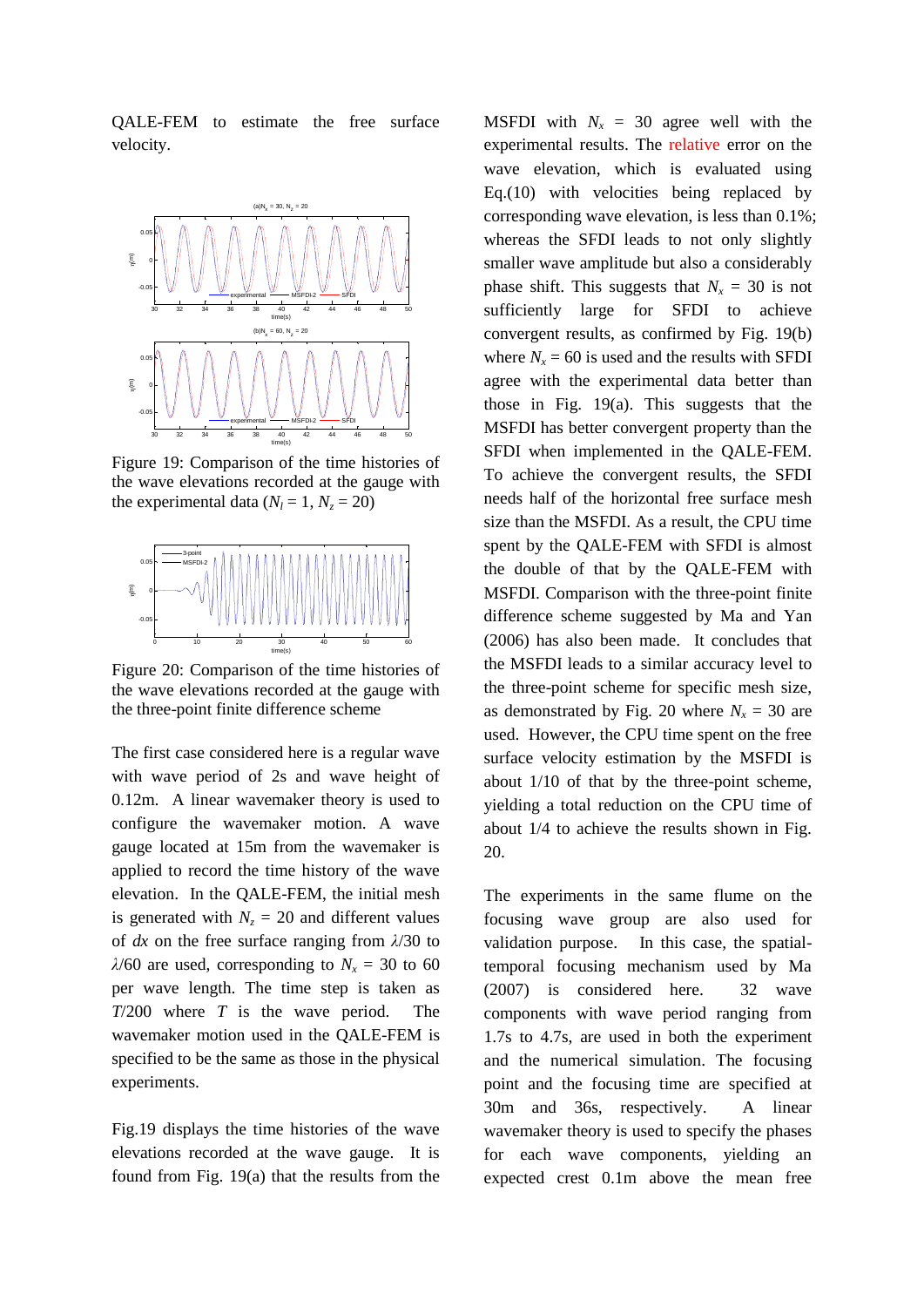surface when the wave group focuses. The details can be found at Ma (2007). It is noted that the wavemaker motion specified using the linear theory may lead to a significant shift of the focusing point caused by the interactions between the progressive waves, wavemaker motion and the evanescent waves (Schaffer, 1996). In order to well capture the focusing point, 24 wave gauges installed near the expected focusing point are used in the investigation.



Figure 21: Comparison of the time histories of the wave elevations for focusing wave group  $(dx = 0.2m, N_l = 1, N_z = 20)$ 

Fig.21 compares the time histories of the wave elevations recorded at different locations in the cases with  $dx = 0.2$ m and  $N_z = 20$ . In the MSFDI and SFDI,  $N_l = 1$  is used. To save the space, only the results at three gauges, i.e. one in front of  $(Fig.21(a))$ , one at  $(Fig.21(b))$  and one behind the actual focusing point (Fig.21(c)). Again, both the results obtained using MSFDI and three-point scheme agree well with the experimental. But the former spends about  $\frac{3}{4}$ overall CPU time of the latter. It is also found

that the results from the QALE-FEM with SFDI considerably different from the experimental data for the mesh used here, although the CPU time is at the same level as the MSFDI. By reducing the mesh size, *dx*, the results by the QALE-FEM with SFDI do not seem to change, as shown in Fig.22 (a), suggesting that SFDI leads to convergent solutions with lower accuracy than the convergent solutions by the MSFDI which are demonstrated in Fig.22(b). This is consistent with conclusions obtained from Figs. 13 and 15.



Figure 22: Comparison of the time histories of the wave elevations at  $x = 27.105$ m ( $N_l = 1, N_z$  $= 20$ 

#### **6. Conclusion**

In this paper, a modified SFDI (MSFDI) scheme is developed based on the SFDI scheme for the gradient estimation and investigated using the fully nonlinear water wave problems. The modification takes into account of the feature of the vertical variation of the waverelated parameters. Based on the numerical tests, one observes the following features: (1) The MSFDI is generally more accurate than the SFDI and the linear MLS for the estimating free surface velocity, particularly when an exponential particle distribution is used; (2) The MSFDI is less sensitive to the vertical particle/node distribution; (3) In the QALE-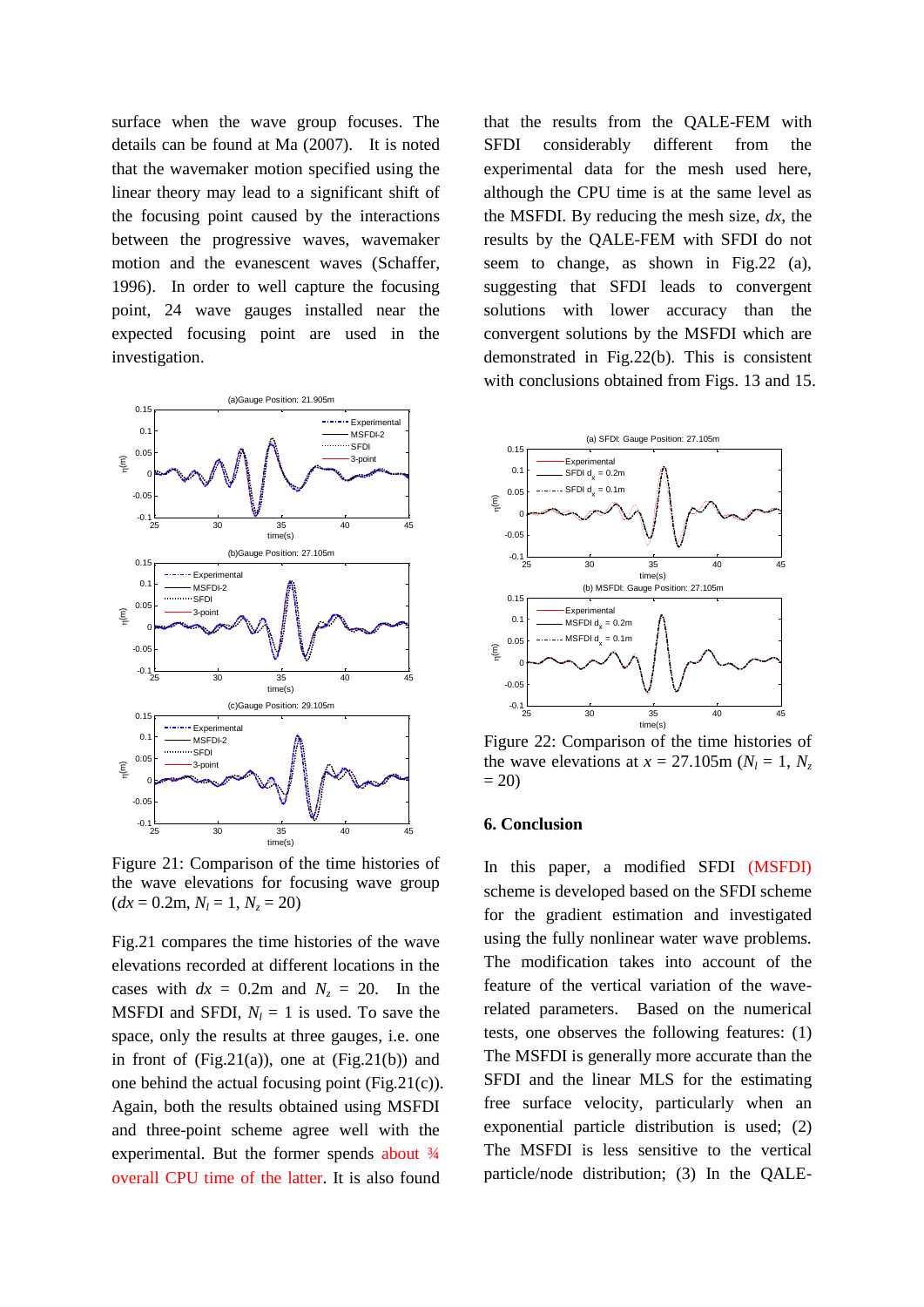FEM practices, the MSFDI leads to similar convergent property as the three-point scheme but better than the SFDI; (4) the CPU time required by the MSFDI to achieve convergent results is about half of that by the SFDI and 3/4 of that by the three-point method. Although only the application on the mesh based QALE-FEM is presented, the preliminary investigation on the quasi-uniform particle distribution reveals the superiority of MSFDI over the SFDI and linear MSL when being implemented by meshless methods, e.g. the MLPG\_R method.

**Acknowledgement:** The first author is supported by the Chinese Scholarship Council, to which the author is most grateful. UK authors acknowledge the financial support from the ESPRC, UK (EP/L01467X/1).

#### **Reference**

**Adcock, T.A.A; Taylor, P.H**.(2014): The physics of anomalous ('rogue') ocean waves, Reports on Progress in Physics, Vol. 77, 105901.

**Adcock, T.A.A; Taylor, P.H**.; **Yan, S.; Ma, Q.W.; Janssen, P.A.E.M.** (2011): Did the Draupner wave occur in a crossing sea? *Proceeding of the Royal Society A*, doi:10.1098/rspa.2011.0049.

**Atluri, S.N.; Shen, S.** (2002): The Meshless Local Petrov-Galerkin (MLPG) Method: A Simple & Less-costly Alternative to the Finite Element and Boundary Element Methods, *CMES: Computer Modeling in Engineering & Sciences*, Vol. 3(1), pp. 11-52.

**Atluri, S.N.; Zhu, T.** (1998): A New Meshless Local Petrov-Galerkin (MLPG) approach in Computational Mechanics, *Computational Mechanics*, Vol. 22, pp. 117-127.

**Dalzell, J.F.** (1999): A note on finite depth second-order wave-wave interactions, *Applied Ocean Research*, Vol. 21, pp. 105-111.

**Fochesato, C.; Dias, F.(**2006), A fast method for nonlinear three-dimensional free-surface waves. *Proceedings of the Royal Society of London, Series A*, Vol. 462, pp. 2715–2735.

Fenton, J. (1985): A Fifth-Order Stokes Theory for Steady Waves, *Journal of Waterway, Port, Coastal and Ocean Engineering*, Vol. 111(2), pp. 216-234.

**Koshizuka S.; Oka, Y.** (1996): Moving-Particle Semi-Implicit Method for Fragmentation of Incompressible Fluid, Nuclear Science and Engineering, 123, pp.421- 434.

**Ma, Q.W.** (2005): MLPG Method Based on Rankine Source Solution for Simulating Nonlinear Water Waves, *CMES: Computer Modeling in Engineering & Sciences*, Vol9(2), pp. 193-210.

**Ma, Q.W.** (2007): Numerical generation of freak waves using MLPG\_R and QALE-FEM methods. *CMES: Computer Modeling in Engineering & Sciences*, Vol. 18(3), 223-234

**Ma, Q.W.** (2008): A New Meshless Interpolation Scheme for *MLPG*\_R Method, *CMES: Computer Modeling in Engineering & Sciences*, Vol. 23(2), pp. 75-89.

**Ma, Q.W.; Wu, G.X.; Eatock Taylor, R.**(2001): Finite element simulation of fully non-linear interaction between vertical cylinders and steep waves. Part 1: methodology and numerical procedure, *International Journal for Numerical Methods in Fluids*, Vol. 36(3):265–285.

**Ma, Q.W.; Yan, S.**(2006): Quasi ALE finite element method for nonlinear water waves, *Journal of Computational Physics*, Vol. 212,pp. 52–72.

Schaffer, H.A. (1996): Second-order wavemaker theory for irregular waves, *Ocean Engineering*, Vol. 23, pp.47-88.

**Sriram, V.; Ma, Q.W.**(2012): Improved MLPG\_R method for simulating 2D interaction between violent waves and elastic structures, *Journal of Computational Physics*, Vol.231, pp. 7650-7670.

**Sriram, V.; Ma, Q.W.**(2014): A Hybrid Method for Modelling Two Dimensional Nonbreaking and Breaking Water Waves, *Journal*